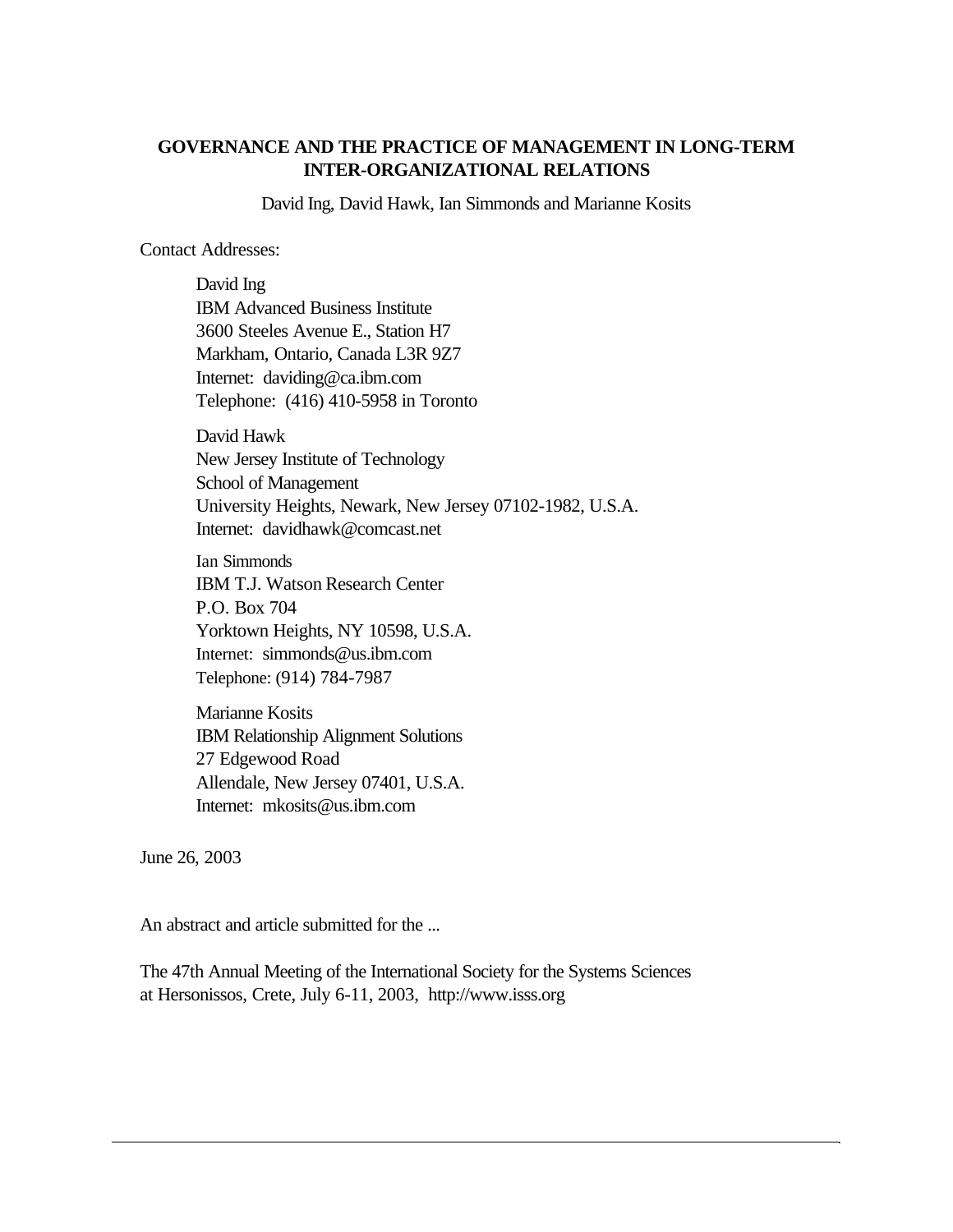Copyright 2003 by the International Society for the Systems Sciences (ISSS)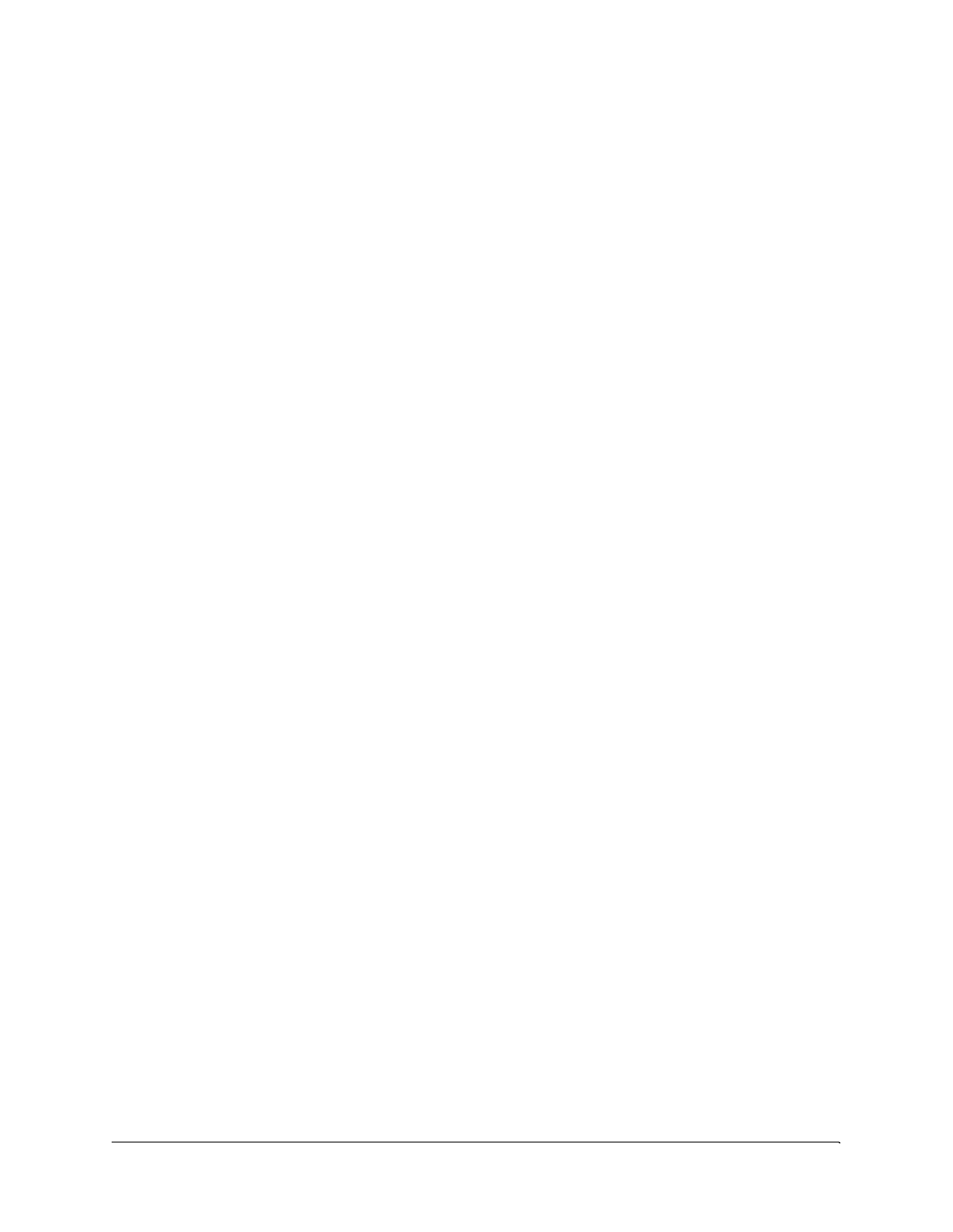# **GOVERNANCE AND THE PRACTICE OF MANAGEMENT IN LONG-TERM INTER-ORGANIZATIONAL RELATIONS**

#### **David Ing, David Hawk, Ian Simmonds and Marianne Kosits**

IBM Advanced Business Institute, 3600 Steeles Avenue East, Station H7, Markham, Ontario, Canada, L3R 9Z7, daviding@ca.ibm.com New Jersey Institute of Technology, School of Management, University Heights, Newark, New Jersey 07102-1982, U.S.A., davidhawk@comcast.net IBM T. J. Watson Research Center, P.O. Box 704, Yorktown Heights, N.Y. 10598, U.S.A., simmonds@us.ibm.com IBM Relationship Alignment Solutions, 27 Edgewood Road, Allendale, New Jersey 07401, U.S.A., mkosits@us.ibm.com

#### **ABSTRACT**

Outsourcing, strategic alliances and joint ventures are dominant forms of extending organizational reach. The scope and direction of these associations is set through management and governance of the inter-organizational relation. Yet, an understanding of the distinctions between management and government are often missing, both for those who initiate and for those who operate within a joint initiative.

This article reviews the concepts of management and governance in an inter-organizational context from the foundations of general systems and social theory. The motivations of efficiency and synergy are compared. Choices made about long-term alliances are highlighted in distinctions between designs that are complicated and designs that are complex, and between interactions that are loosely coupled and interactions that are tightly coupled. The influences of management and governance are considered in the cybernetic frame that distinguishes between external control and self-control.

Recommendations for business include considering of multiple lines of authority, as heterarchy; and the adoption of a social practice perspective that can include aspects of solidarity and style, uncovered in the disclosing of new worlds.

*Keywords*: governance, management, inter-organizational relations, complicatedness, complexity, control, heterarchy, disclosing

#### **INTRODUCTION**

Outsourcing and strategic alliances are consistent with the construct of division of labor depicted by Adam Smith in 1776, yet are timely arrangements for the "network economy" of today. They are seen to represent long-term inter-organizational relations, whereby each parent organization contributes specific resources to joint teams pursuing mutual interests. Unlike a joint venture operated as an autonomous independent organization funded through equity, these associations are interdependent relations that retain strong ties to their sponsoring parents. Managers and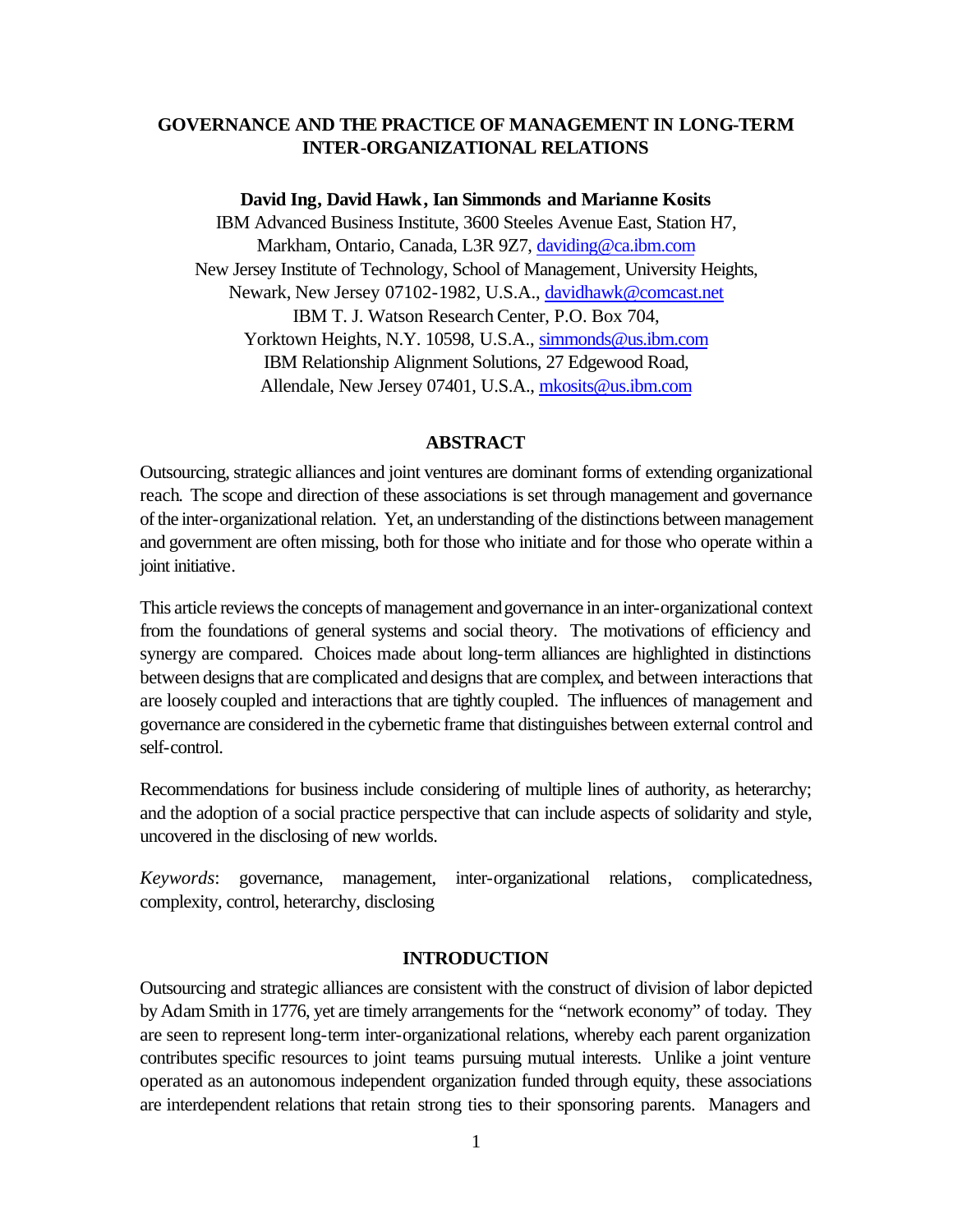employees are assigned or request to be seconded to work within joint teams. While these individuals may be designated as members of an outsourcing or alliance team, each continues to retain his or her identity as an employee of one parent or the other. While instructed to work as "one team", the individuals clearly come from different organizational roots and contexts. This is only the beginning of dilemmas that emerge in the development of an alliance.

Alliances are challenged to operate in order to capture the benefits promised at their formation. Failures to do so are later attributed to either management practices or governance structures. However, when a knowledgeable individual is asked, "what's the difference between management and governance?" there is generally a pause followed by definitions that tend to do little to resolve the question. As an additional challenge, it is not clear that the response is meaningful both in the contexts of traditional autonomous organizations, as well as in inter-organizational relations.

This article seeks to clarify and provide a meaningful foundation for discussing the context of inter-organizational relations, and the way in which these relations are and can be managed and governed. Concepts from general systems theory and cybernetics are used to clarify concepts and concerns about different approaches to inter-organizational relations. The article concludes with perspectives founded in organizational theory and social theory, and suggests how leadership within a contemporary inter-organizational relation accentuates different challenges from those found in traditional autonomous organizations.

# **ORGANIZATIONS EXTEND THEIR REACH THROUGH RELATIONS THAT DEEPEN INTERDEPENDENCE WITH OTHERS**

Strategic alliances and formalized outsourcing arrangements represent an important alternative to arm's-length transactions in a faceless marketplace, as well as to mergers or acquisitions. Significant associations of this kind are selected arranged with few chosen partners. A declaration of more than a dozen "strategic" relations by any organization should be viewed with skepticism. A true alliance means that an employee from each organizational parent can, and does, act in the mutual interest. This is unlike an asymmetric relation, (e.g. one party acting as a broker for many others). To an external party interacting at an operational level, distinctions about who signs a paycheck can be transparent. Each person representing joint interests should provide consistent function and represent a unified identity.

### **An inter-organizational relation is a bilateral association of autonomous organizations**

The most interesting inter-organizational relations are not those bounded within a single function, but those that have systemic impacts on multiple functions and on both parent organizations. These inter-organizational relations represent an organization-to-organization umbrella under which multiple initiatives and/or projects are included. As an example, an inter-organizational relation may contain a production initiative where just-in-time deliveries are of primary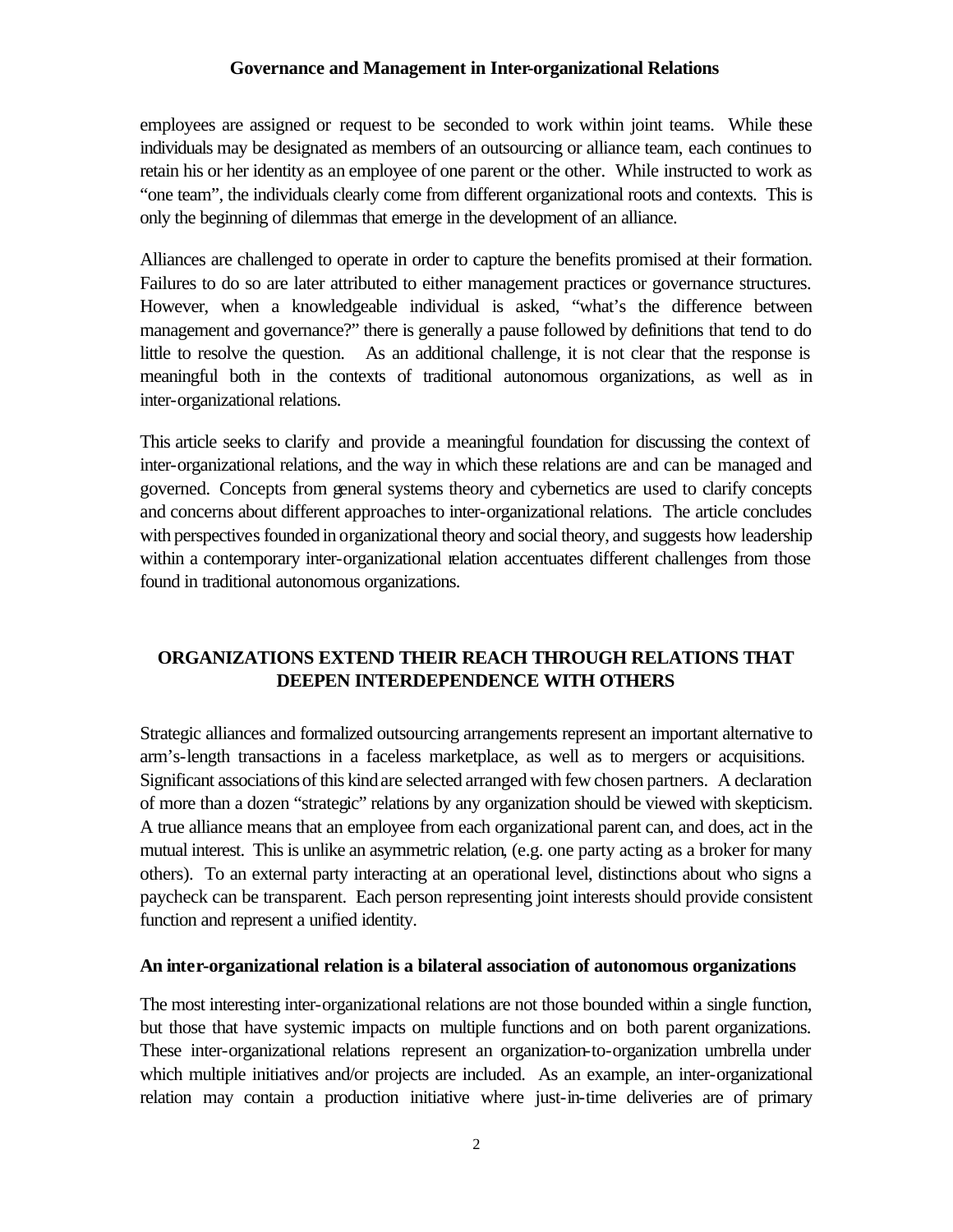importance, as well as a research initiative in which multi-year horizons are appropriate. As much as a business person would like to rationally separate out each initiative from others, growing interdependence between initiatives makes this difficult. A production line can exploit a multi-faceted relation to learn quickly from research discoveries. In a strongly-bonded inter-organizational relation, the temptation to separate "us" versus "them" is counter-functional. The "we" not only includes peer employees, but also members of a partner organization that have been deemed as critically important to joint futures.

Conduct in these inter-organizational relations is seldom guided by the rules and protocols of only one side. In more symmetric relations, both parent organizations need to have a say in what is "right" and "wrong". Different standards and practices represent both advantages and disadvantages to long-term alliances, so many issues are resolved situationally.

# **Objectives within the relation may include greater efficiency and/or synergy**

Within a broad inter-organizational relation, various initiatives may be motivated by different potentials for mutual benefit. As an example, a supply chain initiative may seek to reduce costs by coordinating production with downstream demands, so that efficiencies are achieved through lower inventories. Such an interest may be in contrast to other initiatives within the inter-organizational relation. An interest of leveraging "synergy" should be scrutinized for meaning.

Buckminister Fuller describes that "an object shows synergy when, examining one of various of its parts (or even each and everyone of them) separately, it is impossible to explain or predict the whole's behavior".<sup>1</sup> Synergy thus represents not just quantitatively more of some result that can be independently produced by a part of a system, but instead a result that is qualitatively different and emerges only through the combination of parts. A synergistic initiative therefore pools resources to produce a result that can not be achieved solely by one organization. The development of joint technology demonstrates synergy when proprietary knowledge from two corporate entities is inseparably combined.

The distinctness and relative importance of one initiative over another within an inter-organizational relation can be a challenge both for management and for governance. The primacy of cost containment in one initiative may be incompatible with the speed-to-market of another. A mandate to standardize processes in one project may be at odds with improving flexibility and knowledge transfer in another. Leaders in the parent organizations may need to clarify their interests in the inter-organizational relation as a whole, versus the initiatives that make up its parts. An orientation that seeks to squeeze the maximum benefit out of a relation within narrow scope results in an operation different from a relation that seeks to expand collaboration on additional interests in the future. $^{2}$ 

<sup>&</sup>lt;sup>1</sup> See the International Encyclopedia of Systems and Cybernetics, (Charles François, editor), K. G. Saur, 1997.  $2^2$ This can be described as the difference between a "finite game" and an "infinite game". See Hampden-Turner

<sup>&</sup>amp; Trompenaars (1997).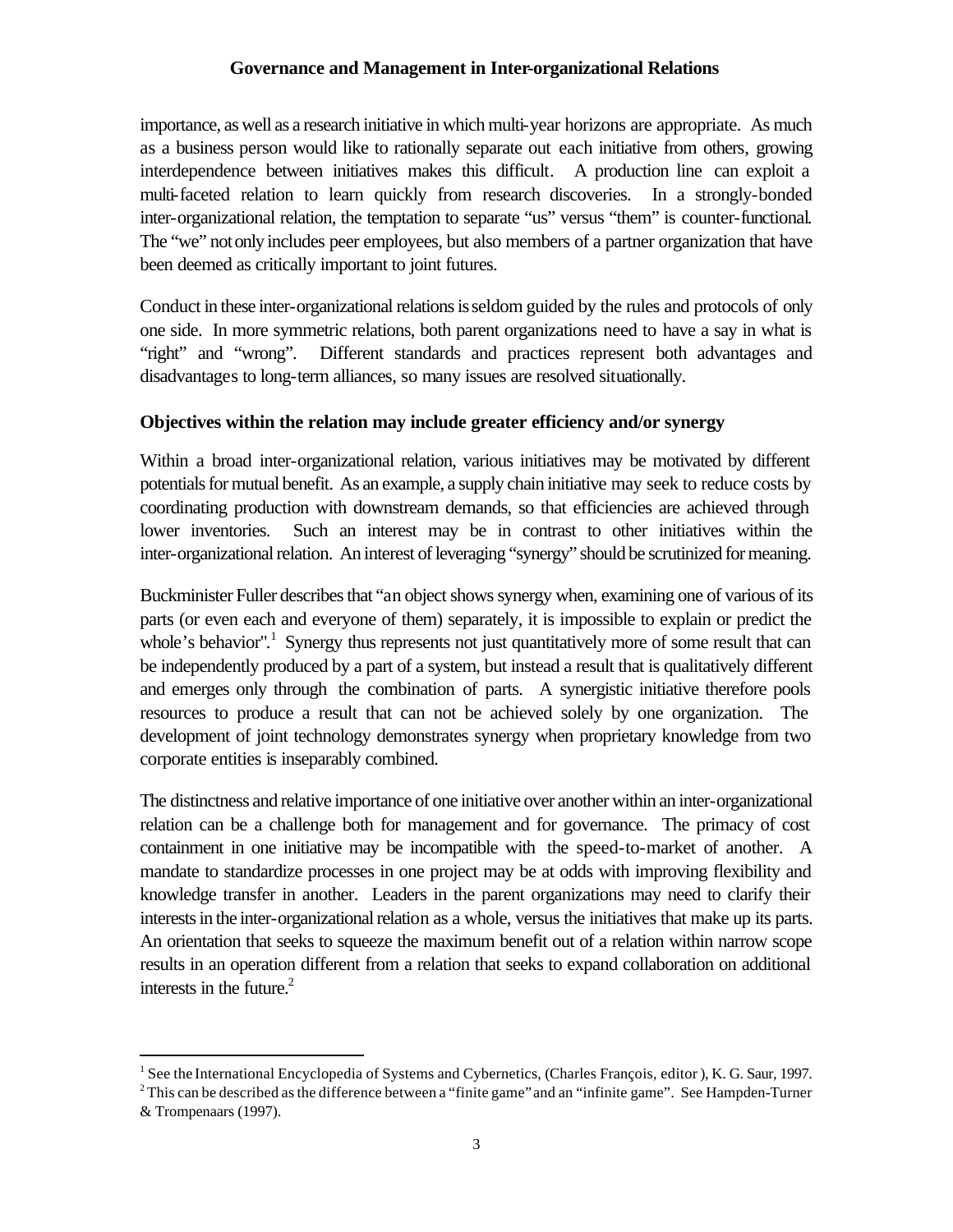# **INTER-ORGANIATIONAL INTERDEPENDENCE OCCURS WITH COMPLEXITY OR COMPLICATEDNESS, OF AND BETWEEN INITIATIVES**

"Synergy" is often declared as a motivation for deepening a strategic alliance. Strict application of the definition above, however, requires that distinct behaviors or properties emerge from the complex of two entangled organizations. The systems community has an expression: "no matter how much you study hydrogen and oxygen, you'll never understand the property of wetness in water". If one party is able to produce a result by itself, and the other party serves merely as an amplifier to increase quantity, their joint initiative would be described as complicated.<sup>3</sup> Initiatives may be arranged as either complex or complicated endeavors, and an expansive inter-organizational relation may contain both types. The appropriate approach depends on the outcome sought, and the willingness to dedicate joint resources on a long-term basis. The pursuits of synergy and efficiency can better explored through an excursion into general systems theory.

# **Synergy emerges from complex initiatives, while complicated initiatives are sustained with less energy**

Development of a long-term interdependence between organizations suggests a predisposition towards complexity. Each organization brings unique capabilitiesto the alliance with a necessity of being complemented by the other party. As an example, the development of cellular telephone standards has required handset manufacturers to ally with networking software ventures. The software is useless without a handset, and the handset will not function without software. The success of both organizations requires the combination of hardware and software working together. As such, this kind of alliance is unlikely to be left to chance, and requires the attention of senior business executives to negotiate participation, intellectual property rights and flows of capital. There may be cost advantages to working together as a complex whole, but those are not the primarily motivation for a complex initiative. Speed-to-market and/or breakthrough functions are outcomes that each organization may not be able to achieve incrementally, from independent capabilities.

Alternatively, a relation can be designed as complicated. Each organization may benefit by an economy achieved through mutual coordination, with a possibility to disassemble joint efforts at only minor inconvenience. The outsourcing of non-core operations, such as mailroom and cafeteria functions in most large corporations, is a good example. The routing of paper and feeding of employees are vital everyday functions in office life, but relatively few companies find it rewarding to become "world class" in those operations. From an employee's perspective, the prospect of being promoted from a job as a porter or fry cook into a profession position as an actuary or technician is small. The outsourcing of these functions into an organization that specializes in these services benefits both the client organization and the supplier. The client organization gains skilled workers with proven business processes at predictable levels of quality and expense. The supplying organization is able to pool expertise and learning across multiple

<sup>&</sup>lt;sup>3</sup> The distinction between complexity and complicatedness is described more fully by Allen, Tainter  $\&$ Hoesktra (1999). For greater detail on "elaboration", see Appendix 1.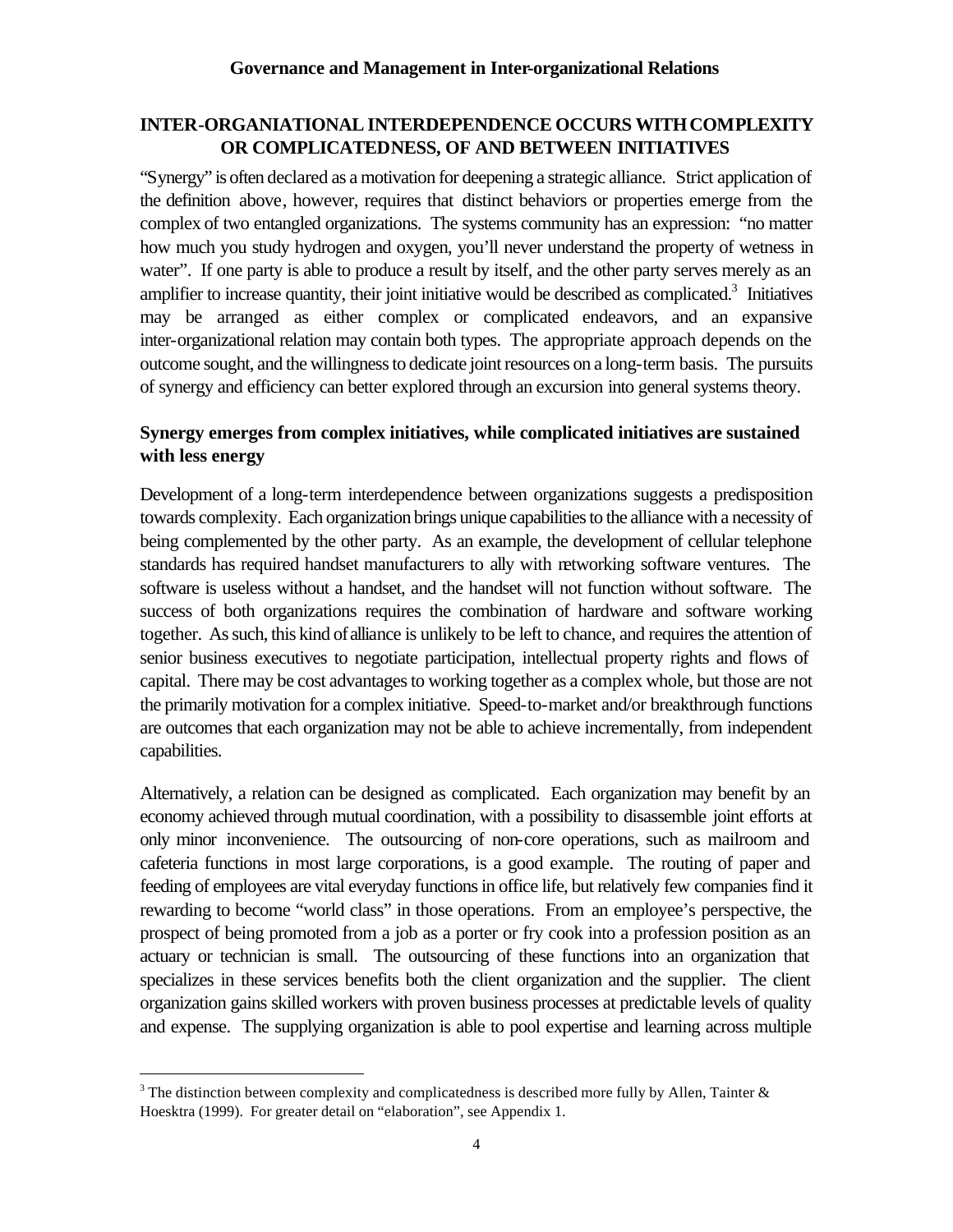sites to transfer "best practices" in the interests of operating efficiently and profitably. Workers gain job mobility, both horizontally (in the possibility of transferring to another site) and vertically (as specialists in those business processes and/or supervisors).

Deep involvement by business executives reflects an orientation towards complexity, rather than complicatedness. If the function is not central to the client organization's reason-for-being, negotiations related to scope can be largely delegated to procurement staff, requiring only the sign-off of a senior manager. Such relations are complicated rather than complex, because each party to the inter-organizational relation may be "swapped out" for another. With proper planning, a supplier managing the cafeteria staff or mailroom can be changed with minimal impact to the client. In practice, some workers will move on to new clients, while others may choose to stay at the same location, accepting jobs with the new contractor. In a pinch, it's possible that the client organization may temporarily take over some tasks itself, albeit at a lower level of productivity. This decline in productivity is a characteristic of complicatedness, rather than the total loss of function that would be associated with the breakdown of complex system.

For business executives interested in financial justifications, an inter-organizational relation designed as complicated may be easier to sell than one that is complex. In systems terms, complicated designs require less energy to sustain. In a business context, this means that the impact can be quantified on some scale, e.g. an increment or decrement in service level at a named cost. Complex initiatives are less straightforward to quantify, as emergent functions or properties are only measurable as either present or absent. As an example, the amount of resource dedicated to encouraging an industry standard is difficult to justify. If the standard adopted by the industry favors the alliance, it can guarantee the long-term viability of each partner's investments into products. If the standard works against the alliance, the return on investment will be zero. The difficulty in calculation does not mean that a complex initiative does not have value. On the contrary, increases in organizational scope achieved through an inter-organizational relation may be key to the long-term competitiveness and viability of both parties. However, valuing the presence or absence of function within an endeavor is not an incremental exercise.

# **Complex relations reflect tighter coupling with greater benefits yet greater risks of failure**

In addition to the above aspects of complexity and complicatedness, the design of initiatives should also consider the merits of demerits of tight coupling or loose coupling.<sup>4</sup> Tight coupling in a joint initiative suggests an "all for one, one for all" attitude, and the cultivation of synergy. Loose coupling suggests a "divide and conquer" approach. Distinctions about coupling may be related to, but not synonymous with complexity and complicatedness: a complex system suggests unified action associated with tight coupling, but a complicated system may be represented by closely-meshed parts that are nonetheless loosely coupled.

<sup>&</sup>lt;sup>4</sup> The mechanical concept of tight coupling and loose coupling is extensively developed in a social context of "normal accidents" in Perrow (1984). See Appendix 2.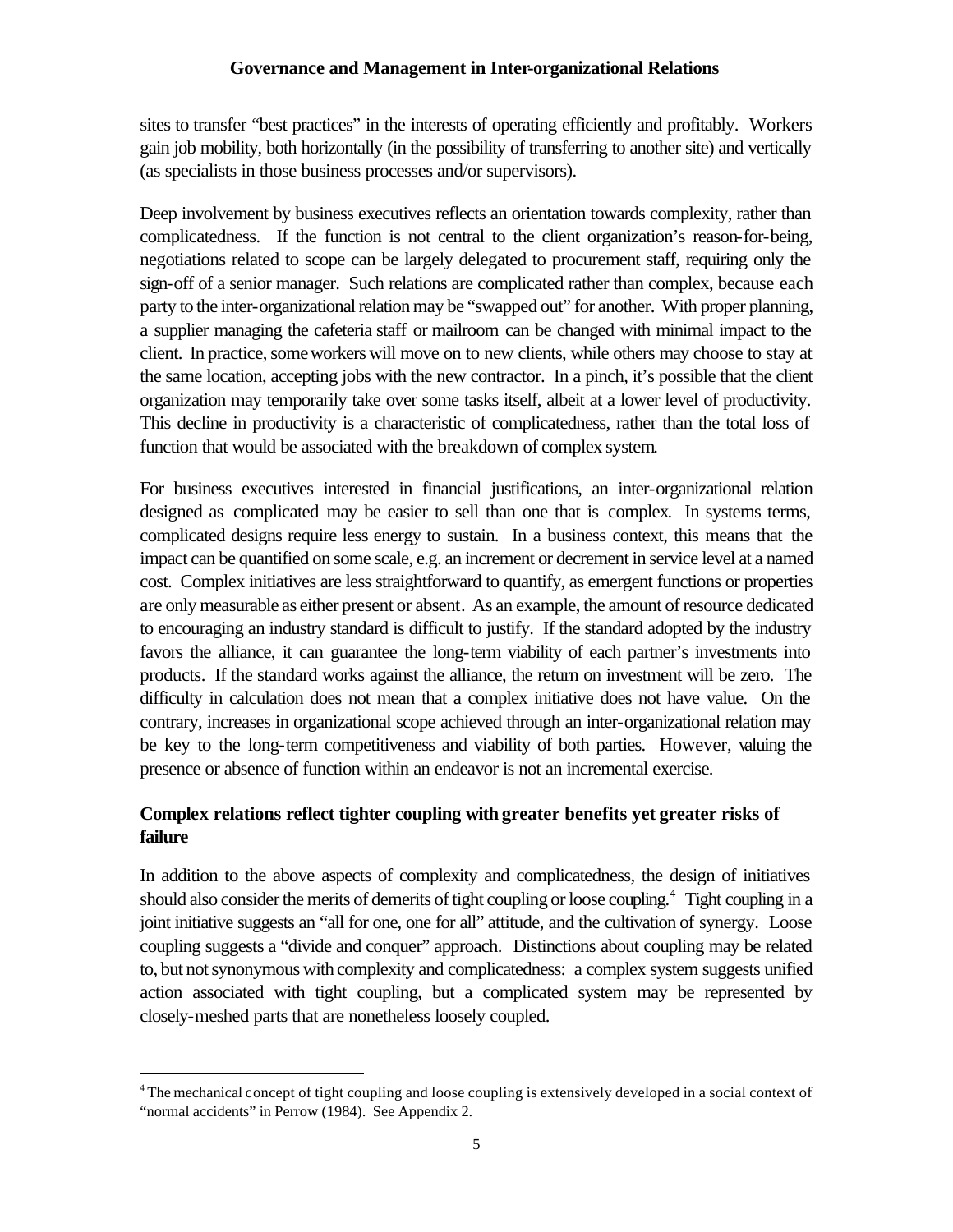A joint initiative designed with tight coupling may accelerate progress towards mutual interests, but failure for one organization means failure for both organizational parties. Interdependence as tight coupling means that the organizations are bound to each other, "for better or for worse". In addition, if the failed joint initiative cannot be isolated from the core of each business, the impacts can be spread systemically. In the automobile industry, the espoused coupling between the automobile manufacturers and tire manufacturers varies. As a production function, both would prefer tight coupling with "just-in-time delivery". Tires can easily be scheduled into an assembly operation, and reduced inventories represent lower costs for both parties. From a marketing perspective, however, some automobile manufacturers include the tires in the warranty for the car as whole, while others specify the tires as guaranteed separately by the tire manufacturer.<sup>5</sup> These distinctions are not normally brought to the attention of the purchaser, but the failure of tires on a specific model of automobile raises an issue of whether the designs are tightly coupled or loosely coupled. If the automobile model was only ever shipped with one brand of tires, tight coupling is suggested. A loosely coupled approach would offer the automobile model with a choice of tire brands from which purchasers might select.

Better utilization of resources certainly benefits both parties in an inter-organizational relation. This utilization may be improved either in tightly coupled or loosely coupled ways. In tight coupling, the coordination of resources reduces waste in the interface between two organizations. In loose coupling, the autonomy of each party to redirect resources towards other parties means that neither organization is totally exposed to the risks of the other. Within an inter-organizational relation as a whole, some aspects or initiatives may best serve the interests of both parties as tightly coupled, while other are loosely coupled. The interdependence between those aspects or initiatives, as parts, then position the inter-organizational relation, as a whole, somewhere between the extremes of arms'-length loose coupling and fully integrated tight coupling.

# **MANAGEMENT AND GOVERNANCE ARE DISTINCT BUT CO-OCCURENT IN THE GUIDANCE OF AN INTER-ORGANIZATIONAL RELATION**

Leaders can guide an inter-organizational relation either through their practices as managers, or through the declaration of policies governing conduct. Management and governance should be seen as distinct concepts, although they blend together in operation. Some aspects of a relation may respond more directly through management, while others are better influenced through governance. A clearer understanding of the way each works may result in an improved alignment between organizations towards mutual interests.

### **An inter-organizational relation is guided both through external control and self-control**

From a cybernetics perspective, control influences the direction of the inter-organizational relation as a whole, as well as behavior of individuals working within the relation. Effectiveness is indicated

<sup>&</sup>lt;sup>5</sup> Automobile warranties including tires became an issue in 2000, with the failure of Firestone tires on Ford trucks. Prior to that time, only General Motors guaranteed automobiles including tires.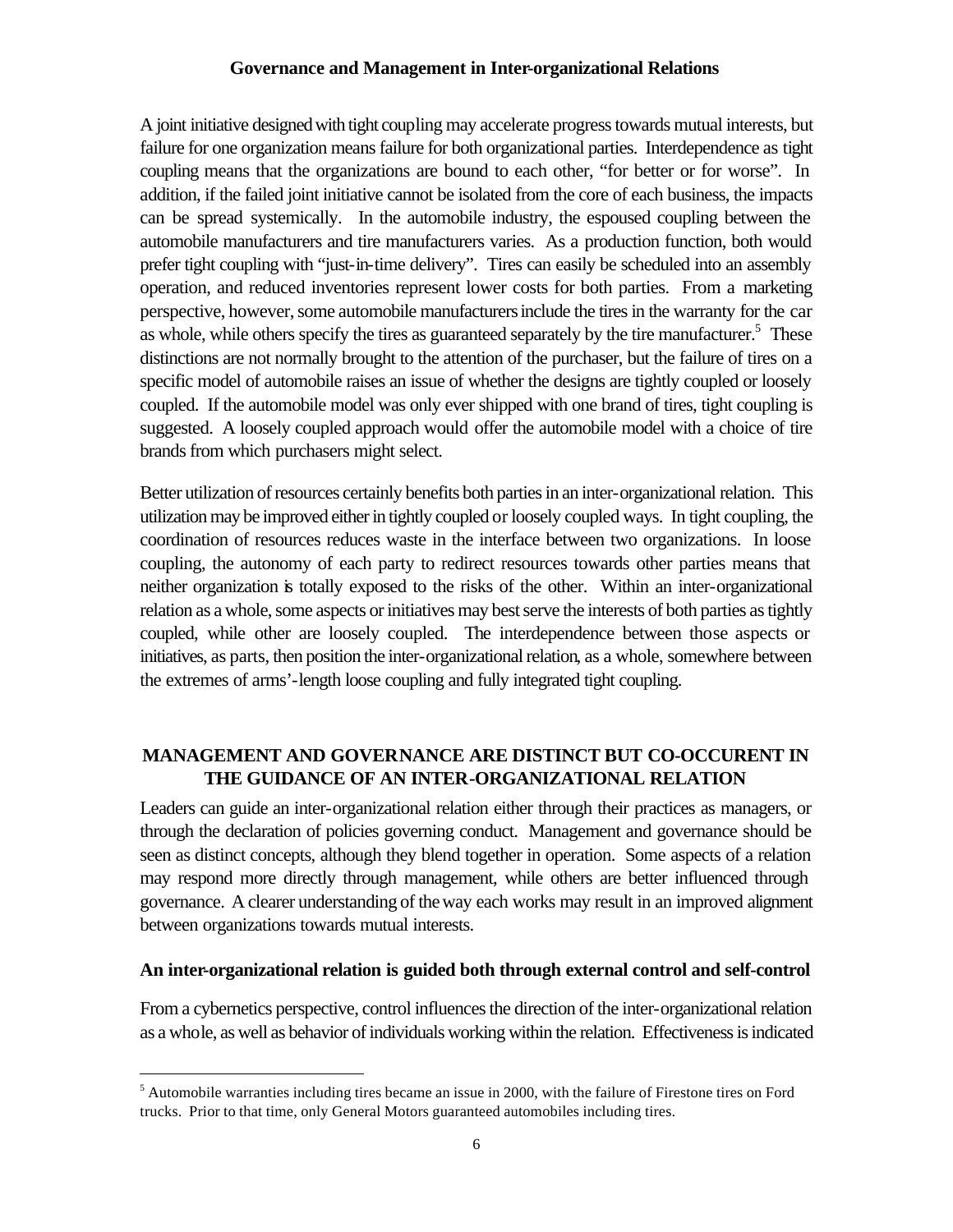through coherency, as a unified direction for the whole, and consistency, as an absence of counter-productive activities in the parts. These can be enabled either through external control, and/or through self-control.<sup>6</sup>



Figure 1: External control and self-control

 $\overline{a}$ 

External control is reflected in the influence of authorities outside of ongoing operations. These include cross-organizational executives appointed as arbiters for issues escalated for resolution, as well as advisory boards who review progress on behalf of the organizational parents to a relation. These roles are most interested in the "big picture" of joint initiatives and projects. Their function is to ensure that the principal interests of the long-term association are being served. These external perspectives affirm the continuing value of a deep relation. If their feedback and admonitions do not correct deviations away from desired paths, these leaders have the power and/or influence to dissolve the relation and redirect resources. If the relation is performing to expectations, external control may be effected casually, as periodic oversight on ongoing progress. If the environment is turbulent, or impropriety is in evidence, a more dominant style may be required, to ensure coherent direction and effective application of resources. As workers within joint teams get focused on the minutiae of day-to-day operations, external control can be an important contributor ensuring that the long-term interests of parent sponsors are being served.

Self-control is reflected in peer-to-peer elaborations of detail, and negotiations about activities, roles, and accountabilities. In a social system composed of professionals, much of the collaborative work is not spelled out as rigid procedures that have been codified. Inter-organizational projects bring together individuals with appropriate skill sets, assigning them responsibility and authority, and expect that they will mutually adjust in a productive fashion. As examples, although professionals have clearly developed practices, it is the human element and not prescribed formulas that lead to "chemistry" in a high performance research team, and smooth handoffs in customer service teams working through complicated issues. The greater the extent of knowledge work, the more difficult is the supervision of activities. Unlike production line

<sup>&</sup>lt;sup>6</sup> This approach to governance, understood as cybernetic control, is influenced by Kickert (1993). Kickert primarily focuses on public governance, but parallels to the domain of business are readily apparent.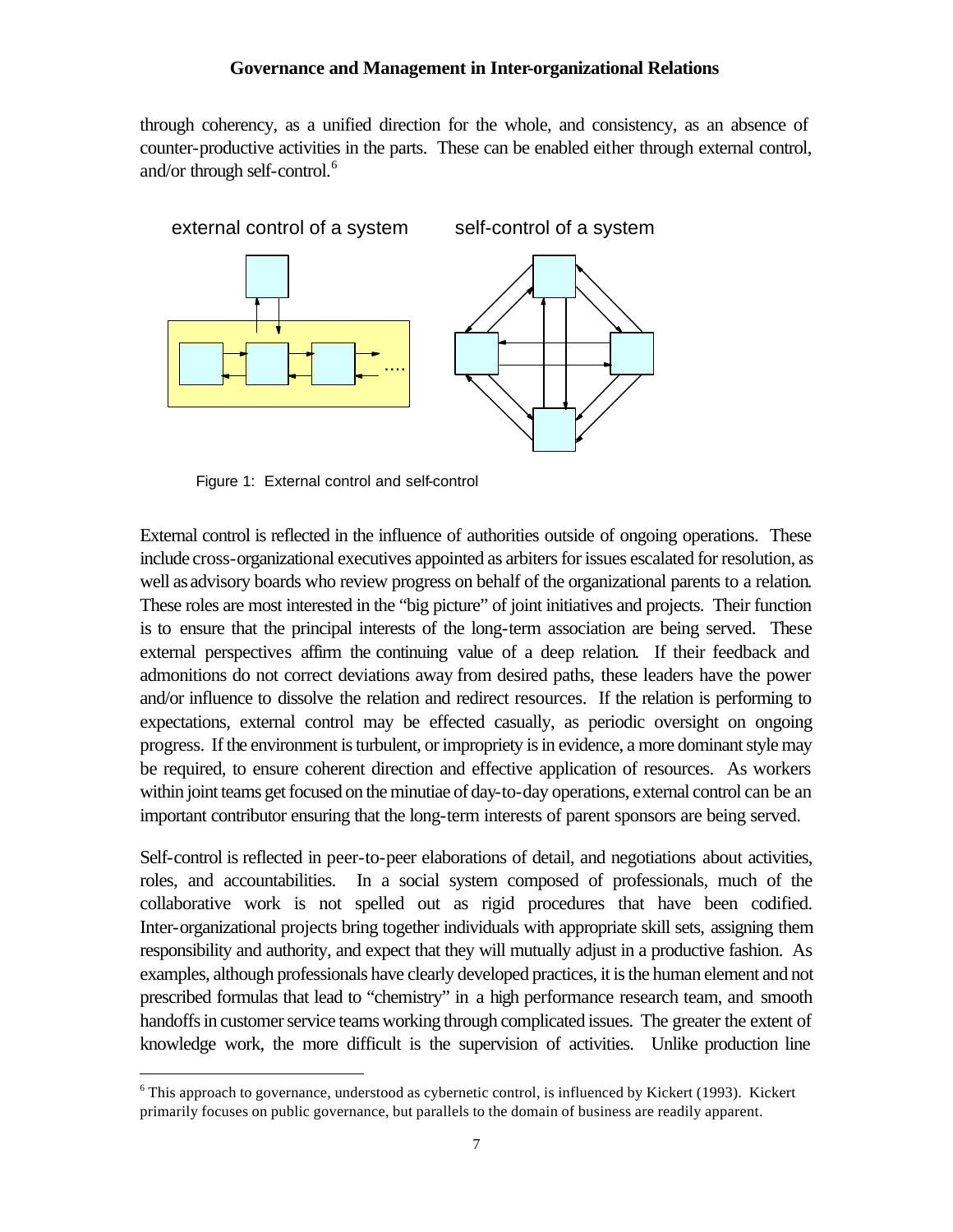"command-and-control" inspection of the results of work, the most practical judges of quality in knowledge work are not external arbiters, but the performers themselves. Professionals are closest to the work, most familiar with standards and challenges, and best able to estimate the difficulty and amount of work involved. In an inter-organizational setting, individuals from different backgrounds are brought together, and a give-and-take atmosphere must prevail. Intransigence and escalation are counter-productive and waste time. Self-control within joint teams relies on trusting professionals to "do the right thing".

In an inter-organizational relation with a single mission, the model of external control is more easily effected. Within a limited scope, sponsors from both parent organizations can align on a single overall direction, and set standards with appropriate rules. Leaders can easily set up a scorecard, and check progress. In more expansive relations where organizations are joined for multiple purposes, however, reality leans more towards the model of self-control. Multiple initiatives result in multiple agendas, and priorities and impacts may impinge on each other. These can lead to conflicts for individuals playing multiple roles across different projects, and/or dissention across organizational lines. These issues lead to a questioning about how well management and governance are working in the inter-organizational relation.

# **Management, as a practice, traditionally is oriented more to setting direction**

Management is derived from the mid-16<sup>th</sup> century Proto-Romance *maneggiare*, from a Latin root of *manus* (hand). A constructed definition then describes **management** as:

the general manner or specific action of applying skills or care in the manipulation, use, treatment, or control of things or persons, as in the conduct of an enterprise, operation, etc.

Its original sense comes from the French, who "encouraged" horses through the use of hands, carrots and sticks to perform in ways that served the trainers, but were not natural for the horses.

The application of "skills and care" is consistent with Drucker (1974), where management is described as a practice. Managerial activities are defined in the context of both business enterprises and public service institutions, and are suitable for management in both autonomous enterprises and inter-organizational relations.<sup>7</sup>

To carry out its responsibilities, management must perform three tasks:

- Management must define the specific purpose and mission of the institution.
- Management must ensure that work is conducted productively and that workers personally achieve satisfaction.
- Management must manage the social impact of the enterprise and responsibly serve external communities.

Moreover, as a fourth dimension:

<sup>&</sup>lt;sup>7</sup> These three tasks and the fourth dimension represent a paraphrasing of Drucker (1973), pp. 40-44.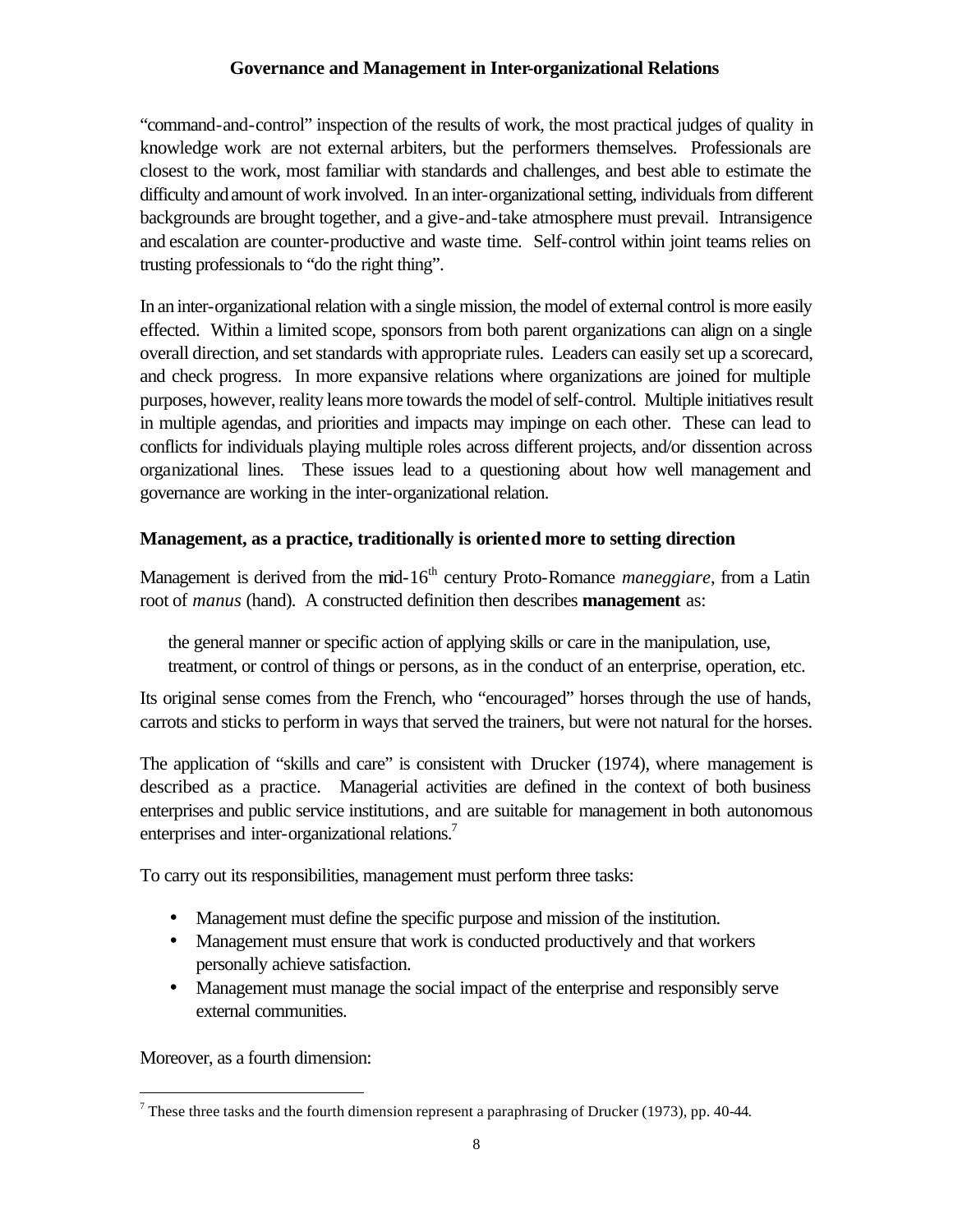• Management must balance the present and the future, both the short-run and the long-run.

Management effectiveness depends on leaders adequately giving direction, organizing for productivity, handling social issues, and producing results.

These descriptions are oriented more towards the model of external control, described earlier. In hierarchical form, a manager is a supervisor formally assigned with responsibility to oversee a group of workers. The description is also valid, however, in a context of self-management, where these activities can be distributed across individuals or rotated over time. Management of a team can be shared, with individuals each providing guidance along a different dimension (e.g. a project lead responsible for tracking progress and budget, and a technical lead for ensuring quality). Alternatively, the role of leader may pass from one person to another (e.g. leader of a study group for a month). The manager may be considered as a member of the work team, but is "more equal than others" as higher expectations and responsibilities are placed on the role. In a social network of equals, the person with greater responsibility and authority becomes, by definition, an outsider.

# **Governance is usually oriented towards setting and enforcing bounds**

The Oxford English Dictionary (OED) presents governance as derived from the Latin word *gubernare* (to steer, direct, or rule), as well as the Greek *kubernan* (to steer). A definition for **governance** can then be composed as:

the general manner or specific action through which a social body is guided, directed, steered or regulated.

In this definition, the phrase "social body" tends to rule out governing an individual person or things. Normally, governing involves a group of people, rather than a single person. A thing may have a governor built in, but the operation of a machine normally does not connote a human component as part of its mechanism.<sup>8</sup> The phrasing of this definition in a passive mode  $-$  i.e. "is guided, directed, steered or regulated" – suggests an approach of bounding or circumscription rather than direction. The social body may be led informally on a peer-to-peer basis, or through a formal authority charged with resources to enforce conformance. Governability, or the lack thereof, may be observed after principles, policies and rules have been established and communicated.

From a general systems perspective, governance suggests the model of self-control, described earlier. With self-control, the coherency and direction for the social group is set by members of the social group itself.

Governance rests on the application of feedback ... which ensure[s] that the [goal] is reached.

 $8$  A more thorough classification of systems and their abilities to exhibit choice is addressed by Ackoff  $\&$ Gharajedaghi (1996), and Ackoff & Emery (1972).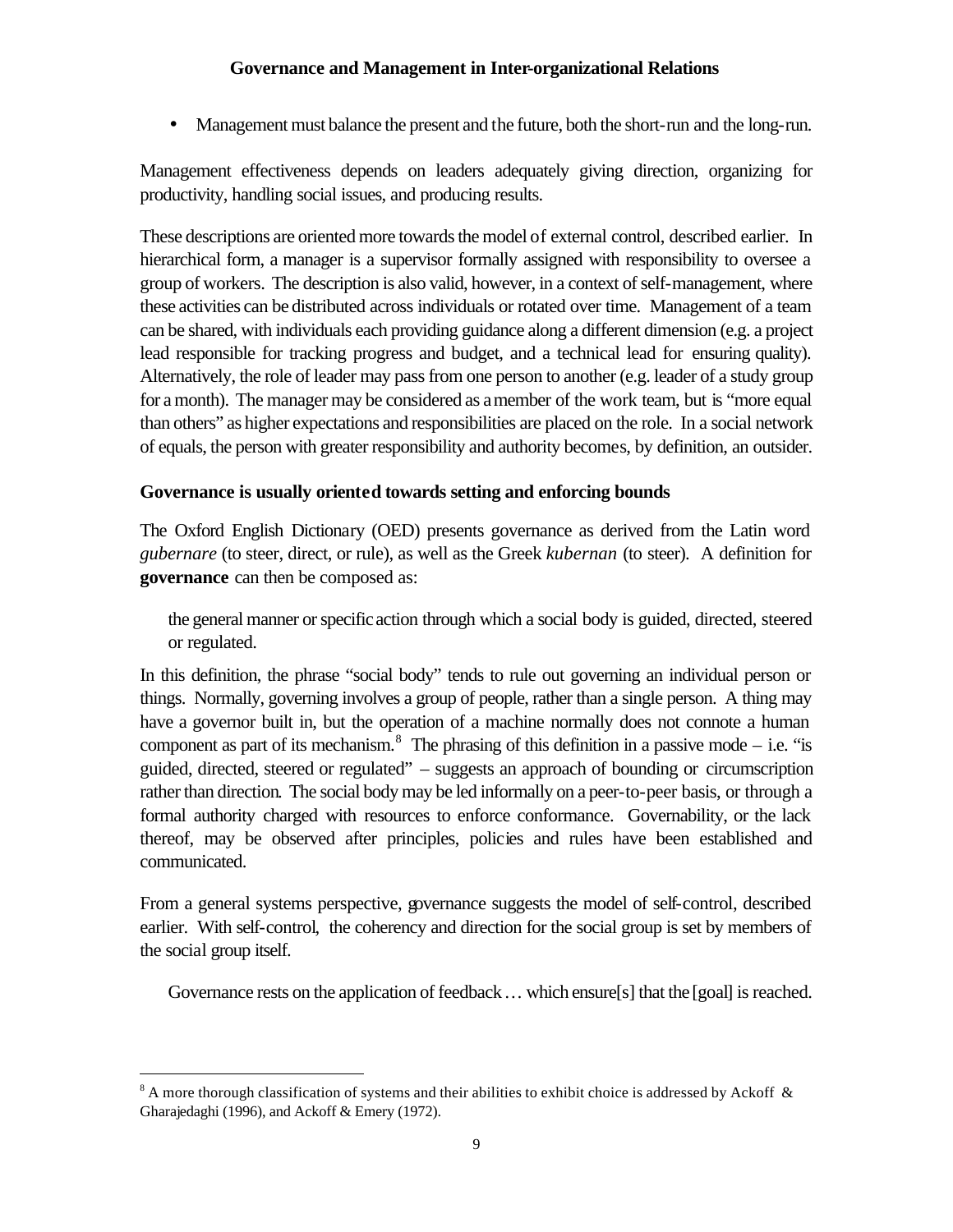As most of the systems to be governed are complex and nonlinear, governance should not be taken as a simple (nor even complicated) deterministic procedure. Feedback … may very well in some cases fall wide of the mark.<sup>9</sup>

Feedback comes in positive and negative forms. Positive feedback, such as incentive programs or favored status, aims to encourage or enable some desired aspects within the system. Negative feedback is typically implemented as rules that regulate conduct, and the enforcement of penalties that discourage counterproductive behavior. Positive feedback might seem like a preferred instrument in the short term, but is not without long term consequences.<sup>10</sup> The use of the term "positive" does not necessarily mean "good", and may actually result in the contrary.

A positive feedback leads to divergent behavior: illimited expansion, explosion (runaway to infinity) or complete block up of activities (runaway towards zero) as "more" engenders "more" with a snowball effect ... [or ...] when "less" engenders "less" everything is shrinking.

A negative feedback leads to an adaptive or finalized behavior, i.e. converging towards an objective; maintaining a level, a temperature, a concentration, a velocity, a course.<sup>11</sup>

Exercising negative feedback through the establishment and enforcement of rules of conduct within an inter-organizational relation can be an economical way to encourage desirable behaviors. The demands and preferences of the multiple constituencies within an inter-organizational relation fill joint paths with dilemmas and contradictions. A long-term alliance has a potential for greater productivity than in the sponsoring parents. In contrast to the automatic assignment of citizenship rights to the native-born, or imputed continuing employment in autonomous (and sometimes unionized) organizations, the assignment of individuals to joint initiatives should be seen as a privilege. The leadership of the sponsoring organizations can choose the specific individuals to be included or excluded in joint initiatives or projects. The key criteria for participation in the relation should include assent to a joint mission, adoption of special rules of engagement within an inter-organizational context, and accommodation of the practices and beliefs of the organizational partner. If these criteria do not produce a sufficient number of qualified and motivated individuals from the sponsoring organization(s), the question of governability should be raised. Incentives and special privileges may provide short-term benefits, but the long-term viability of a successful inter-organizational relation may be at risk.

 $9$  This definition, from François (1997), leans on a citation to G.G. Jaros, "Teleonics: a process based systems approach*", IFSR Newsletter* (34/35), 1994. The original citation read "feedback and feedforward", but the entry for **feedforward** in the Encyclopedia leads to dubious reapplication. "M.D. Rubin describes technical feedforward devices in the following terms: 'Feedforward occurs when a part of the input signal is also fed around the amplifier and is in some way combined with the output of the amplifier for further processing, in such a way that the output signal is *not* recirculated through the amplifier'. This is thus some kind of buffer device, used to damp possible wild fluctuations. 'Forward' seems to imply the *intention* to control these fluctuations, whose possibility is foreseen.

 $10$  Positive feedback follows the maxim that "no good deed goes unpunished". For a discussion of entropy related to negative feedback, see Hawk and Siikavirta (1998). For a commentary on the Faustian bargain, see Hawk (2000).

<sup>11</sup> François (1997) provides these excerpts from Joël de Rosnay, *Le Macroscope*, 1975, pp. 102-103.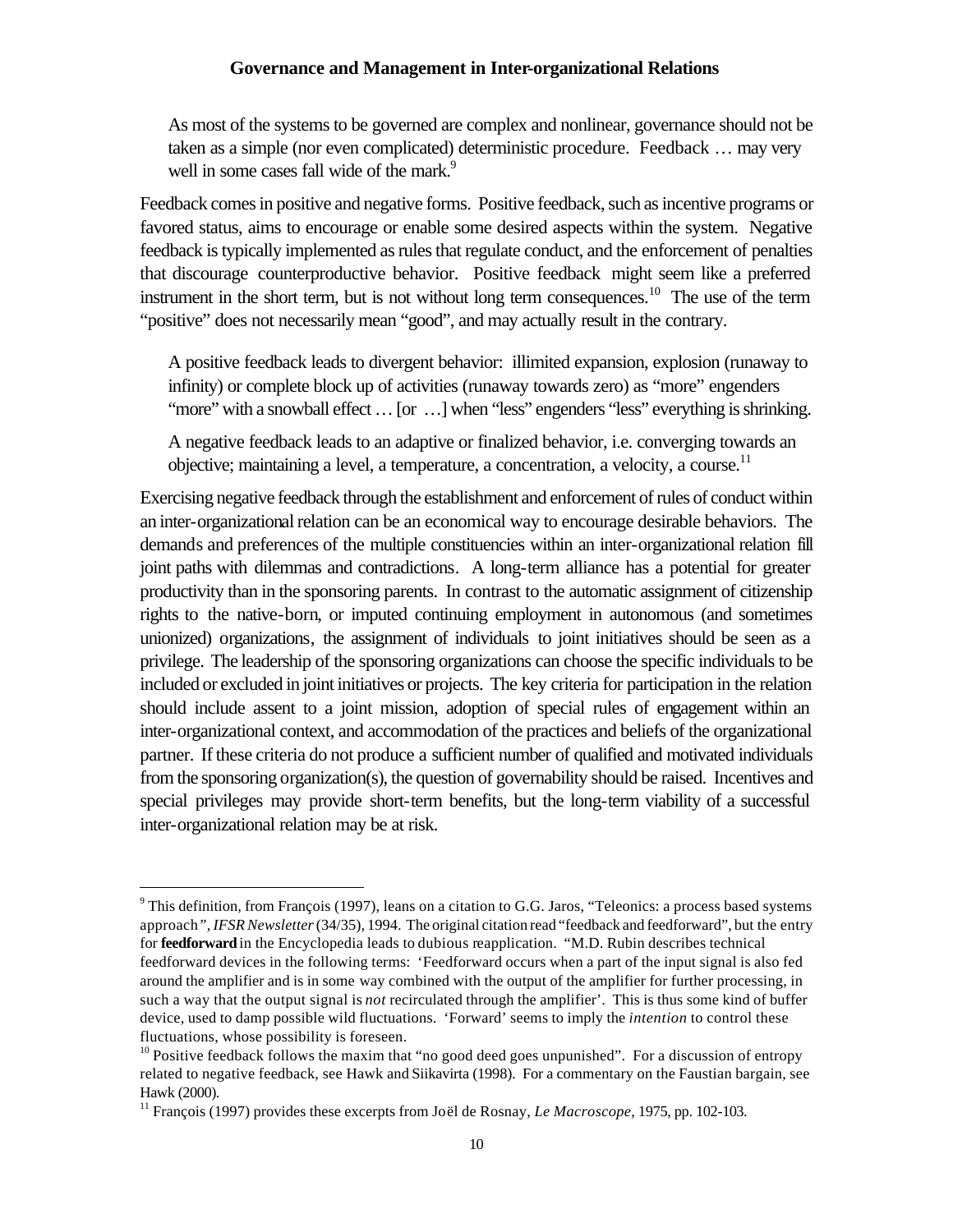# **A failure in management may be corrected by reassigning individuals in roles; a failure in governance may be pervasive and systemic**

The interplay between management and governance is intricate, and generally unnoticed unless the inter-organizational relation proves to be unproductive. The question is then whether the fundamental issue in the joint association can be attributed to management, or to governance.

As a simplistic statement, management presumes a manager, and individuals or work groups that are being managed. In a localized context – possibly through trial-and-error – if an individual or work group is oriented towards activities on an unproductive path, replacing the manager or replacing the misdirected workers is an easy direct intervention. From the systems perspective, this is akin to replacing a nonfunctional part in an otherwise healthy whole. The repair of a bridge across a geographic gap and the substitution of an alternate diplomat in an international relation both represent activities that restore an unimpeded connection from one side to the other. In an inter-organizational context, management issues can be readily resolved when the authority of a manager over individuals from the partner organization is clear, and the inter-organizational reporting of those individuals is well-understood.

Issues with governance can be more subtle. From a systems perspective, these challenges have more to do with the compatibility of parts than the repair of parts. A bridge is practical only if both ends can be affixed to stable points. A diplomat is useful only if two nations have mutual interests to discuss. Replacing a part doesn't improve effectiveness if the whole rejects the transplant. Systemic problems may include unresolved cross-purposes in two organizations working together; the balances of authority, participation and/or investment by each party; and mutual incompatibility in organizational practices, beliefs and/or values. If the sponsoring parties are sufficiently motivated, a common ground can be reached, even if inter-organizational initiatives represent joint peninsulas to both sides. Within some scope, both parties need to be comfortable on a joint set of rules with which they will play.

In some cases, governance issues may be relieved through effective management. A joint team stalled by bickering may be led to a desirable result by a charismatic manager with the proper resources. Unclear standards of professional quality can be resolved by an executive who understands the specific circumstances at hand. Relying on the skills of a specific manager may, however, represent the risky bet that virtue in a critical part may overcome weaknesses in a system as a whole. When the heroic manager moves on in a natural course of turnover and attrition, the issue of governance may resurface, with longer term consequences built up.

Alternatively, management issues may sometimes be overcome by changes in governance. A maverick group pursuing a dream out of alignment with the principal motivation for an alliance can be spun off, or the breadth of the scope for the association expanded. An imbalance between organizations can be formalized with side payments and/or transfers of intellectual capital. Conflicts between organizations may be constructed into productive competitions, where multiple avenues are simultaneously pursued, with a prize when the "best team" wins. Changing governance in a circumstance when changing management would otherwise be adequate may,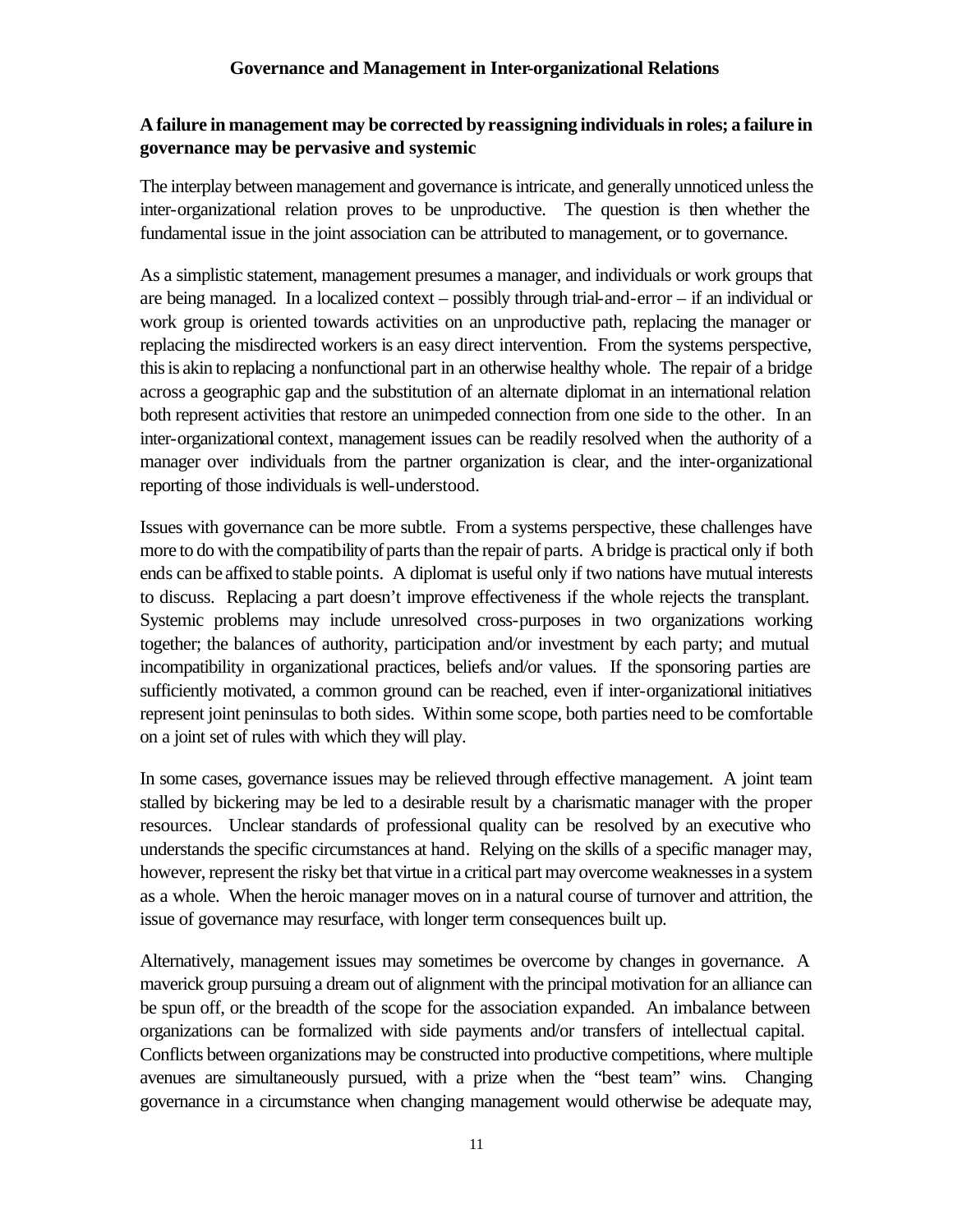however, represent overkill. The interests of the sponsoring partners may not be economically served, and unnecessary overhead and bureaucracy may creep into the relation.

Recognizing an inter-organizational problem as primarily one of governance, or primarily one of management, is likely an art. A remedy in one association may not be a remedy in another, and has the potential to trigger side effects.

# **LEADING IN AN INTERDEPENDENT CONTEXT MAY REQUIRE DIFFERENT STYLES OF MANAGING AND GOVERNING**

The primary challenge for long-term inter-organizational relations may be the recognition that managing and governing requires different frame than that which is workable in autonomous organizations. Two key differences are the accentuation of multiple lines of authority, as described by research into heterarchy; and the accommodation of background social practices, articulated well in social theory associated with style and the disclosing of new worlds.

# **Continuing bilateral sponsorship of an inter-organizational relation requires recognition that a heterarchy is being managed**

Joint initiatives designed as complicated arrangements can result in contexts similar to that of autonomous organizations. The identity of participants is clearly aligned with one organizational sponsor or the other, and small accommodations are expected. A truly interdependent joint initiative, on the other hand, becomes a complex initiative, where individuals need to play multiple roles and respond to pulls from multiple lines of authority. In an IT outsourcing arrangement, these pulls include goals of the client organization, the sponsoring organization and the community which operates on a day-to-day basis; the budget and accountabilities overseen by financial and audit authorities; technical architecture established by senior professionals watching industry standards and trends; and human resource policies that ensure fairness to individuals carrying out similar types of work. Although a senior executive might like to think that he or she can command each and all of these roles to carry out specific directions, he or she does so at the risk of undermining the devolved authorities. The more complex the inter-organizational relation, the more individuals will feel pulled in different directions. These symptoms are described by Jay Ogilvy as a shift towards heterarchy.

The shift from bureaucratic hierarchy – in the corporation, in the economy, and in the self – does not entail a decay into anarchy. The problem is not, as in anarchy, the absence of hierarchy, but rather the proliferation of hierarchies. Following information theorist Warren McCulloch, I like to call this proliferation of hierarchies a heterarchy. We each serve many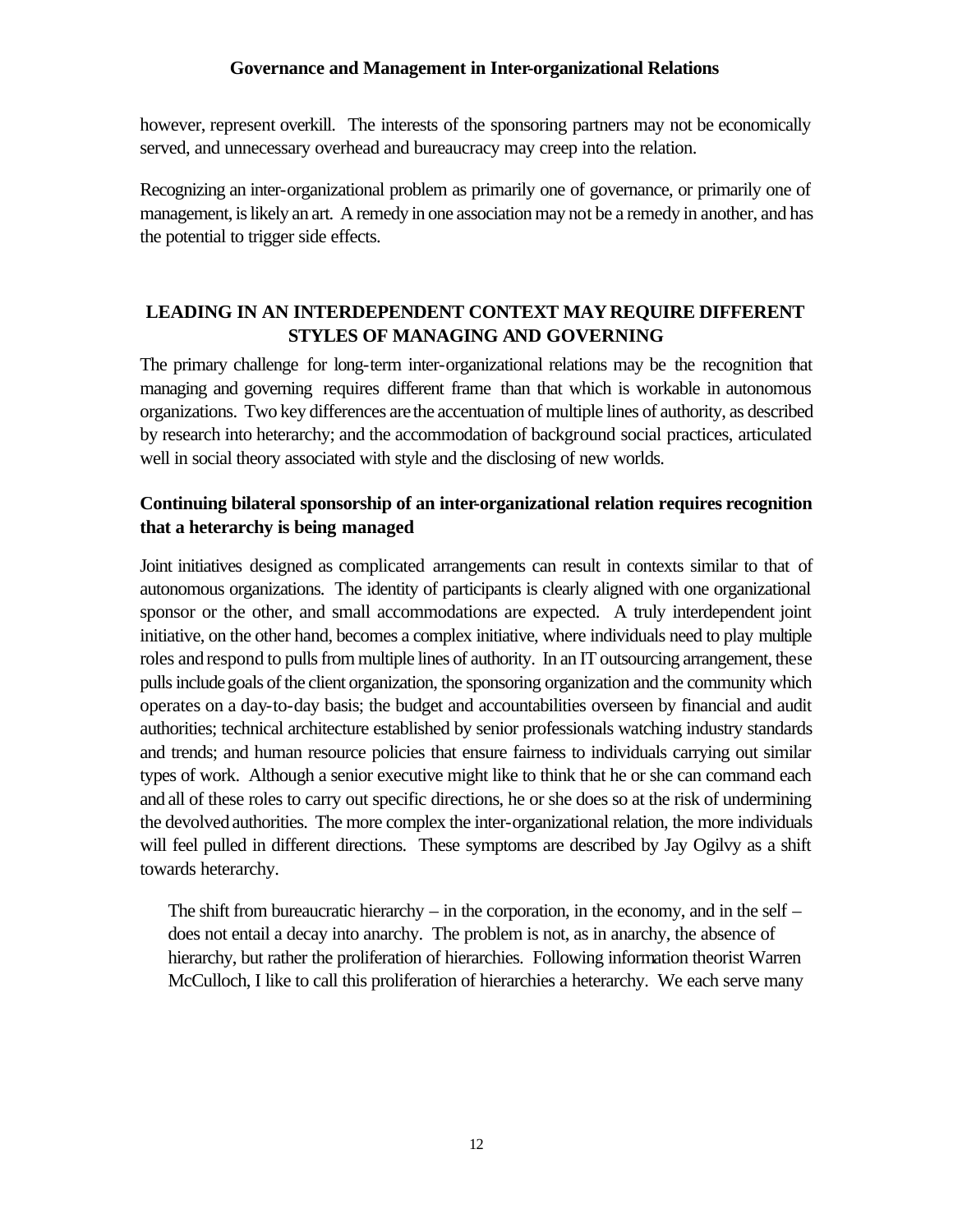masters. There is no single captain of the ship – not in the self, not in the corporation, not in society, not in the cosmos. Contrary to the fears of conspiracy theorists, no one is in charge.<sup>12</sup>

When no one is in charge, everyone is in charge. Inter-organizational relations formalize the orientations of governance and management away from the clarity of simple lines of authority towards multiple and potential conflicting pulls. Ogilvy sees this not just as a trend in business, but in society at large.

Part of the trick in living with heterarchy lies in learning how to serve several masters. But isn't this multiplicity of authorities a central feature of the postmodern condition? Just as a patriarchical authority is giving way to feminism in the postmodern family, so the power of the boss in business is yielding to other powers: from regulators to consumer activists, from unions to foreign competitors, from stockholders to antitrust lawyers.

We hear increasing calls for accountability precisely because it is often difficult to tell who is in charge. Knee-jerk hierarchy tempts us to identify one source of all authority, but anyone who knows the ways of a complex organization will be able to tell you that one officer will be able to help you with one kind of problem while another officer will be better at helping you with another kind of problem. One person is good at improving press relations, another is better with shareholders, a third is an authority on marketing, and a fourth is an expert on new product development. In serving several masters it's best to know who's who, and what they value. $^{13}$ 

The primacy of a clear single strategy backed by a formally aligned organization is thus challenged. Recent research into communities of practice may provide an alternate foundation towards understanding inter-organizational relations. A shared identity within joint initiatives reflects and is reflected by shared practices. Jean Lave and Etienne Wenger speak of this in terms of participation in communities, rather than membership in an organization.

We conceive of identities as long-term, living relations between persons and their place and participation in communities of practice. Thus identity, knowing and social membership entail one another.

There may seem to be a contradiction between efforts to "decenter" the definition of the person and efforts to arrive at a rich notion of agency in terms of "whole persons". We think that the two tendencies are not only compatible but that they imply one another, if one adopts a relational view of the person and of learning: It is by the theoretical process of decentering in relational terms that one can construct a robust notion of "whole person" which does justice to the multiple relations through which persons define themselves in practice.<sup>14</sup>

 $12$  Ogilvy (2002), p. 31. In the original text, there is an embedded citation to Warren McCulloch, "A Heterarchy of Values Determined by the Topology of Nervous Nets", *Embodiments of Mind* (Cambridge, Mass.: MIT Press, 1965), 40-44.

<sup>13</sup> Ogilvy (2002), pp. 147-148.

 $14$  Lave & Wenger (1991), pp. 53-54.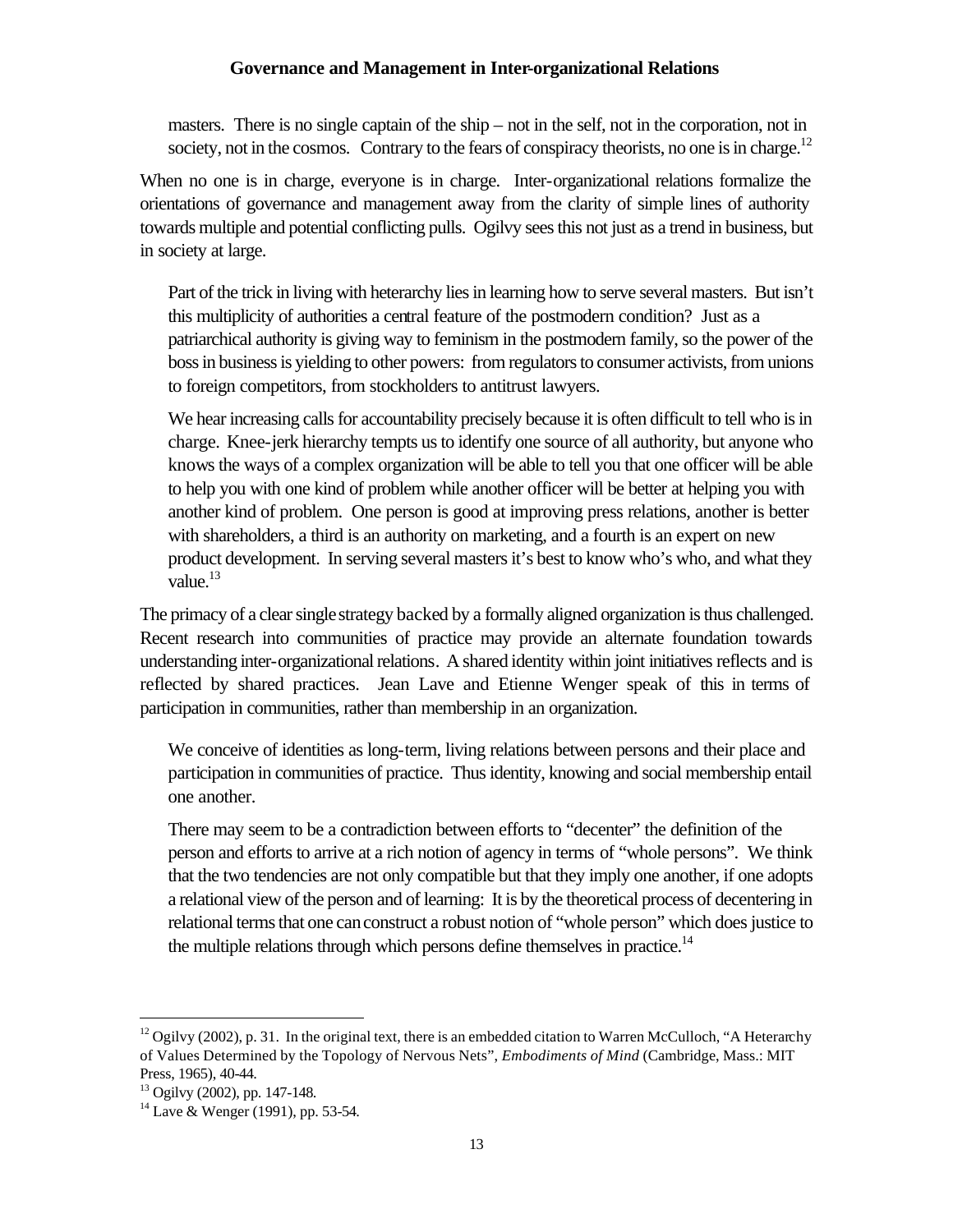The learning orientation presented by Lave and Wenger is a perspective that tries to reflect the individual in the context of larger social groups. They overlay informal communities onto the context of formal autonomous organizations. This overlay can similarly be extended into the context of long-term inter-organizational relations, to understand how individuals and workgroups negotiate meaning and conduct themselves towards productive work.

## **The governance of an inter-organization relation needs to reflect ongoing accommodation of varied background social practices**

Complicated initiatives tend to continue to anchor individuals to their original organizational parents. Workers thus tend to retain their prior identities, and modify practices only situationally. Complex initiatives generally require the development of a new and distinct identity with accommodated work practices. In a practice-oriented view of social systems, this bonding of individuals to a social group is expressed as solidarity. As a combination of practices originating from different heritages, developing solidarity requires the formation of a new social world with some aspects familiar from participants' home organizations, with other aspects that are slightly different or new.

Spinosa, Flores and Dreyfus describe solidarity as the ground of meaningful community. Their exposition in the context of nations may be cross-appropriated to inter-organizational relations.<sup>15</sup> Solidarity within an inter-organizational relation does not suggest that an individual must abandon other affiliations, but it does mean that he or she must adopt an identity as a member of the relation.

We feel solidarity with our fellow citizens when we recognize that we have *already* been engaged in preserving and perpetuating certain concerns. That is, we recognize that when we act according to practices that produce our culture with its particular identity and produce ourselves as citizens with identities appropriate to our culture, we are all engaged in the activity together. The *together* here means that we do this as a "we".<sup>16</sup>

A "we" exists only if members within an inter-organizational relation conduct their practices in a shared *style*.

All our pragmatic activity is organized by a style. Style is our name for the way all the practices ultimately fit together. A common misunderstanding is to see style as one aspect among many of either a human being or human activity, just as we may see the style as one aspect among many of a jacket. Our claim is precisely that a style is not an aspect of things, people or activity, but, rather, constitutes them as what they are. $17$ 

<sup>&</sup>lt;sup>15</sup> See Spinosa, Flores and Dreyfus (1997), p. 117. "We approach solidarity from the point of view of the nation because we have observed that many people still are willing to die for their nation who are not willing to die for their community or for social movements of which they have become members. … [The] substance of our claim … is that the best life is lived when the association whose recognition matters most is also an association for which one would be willing to die".

<sup>16</sup> Spinosa, Flores and Dreyfus (1997), p. 134.

 $17$  Spinosa, Flores and Dreyfus (1997), p. 19.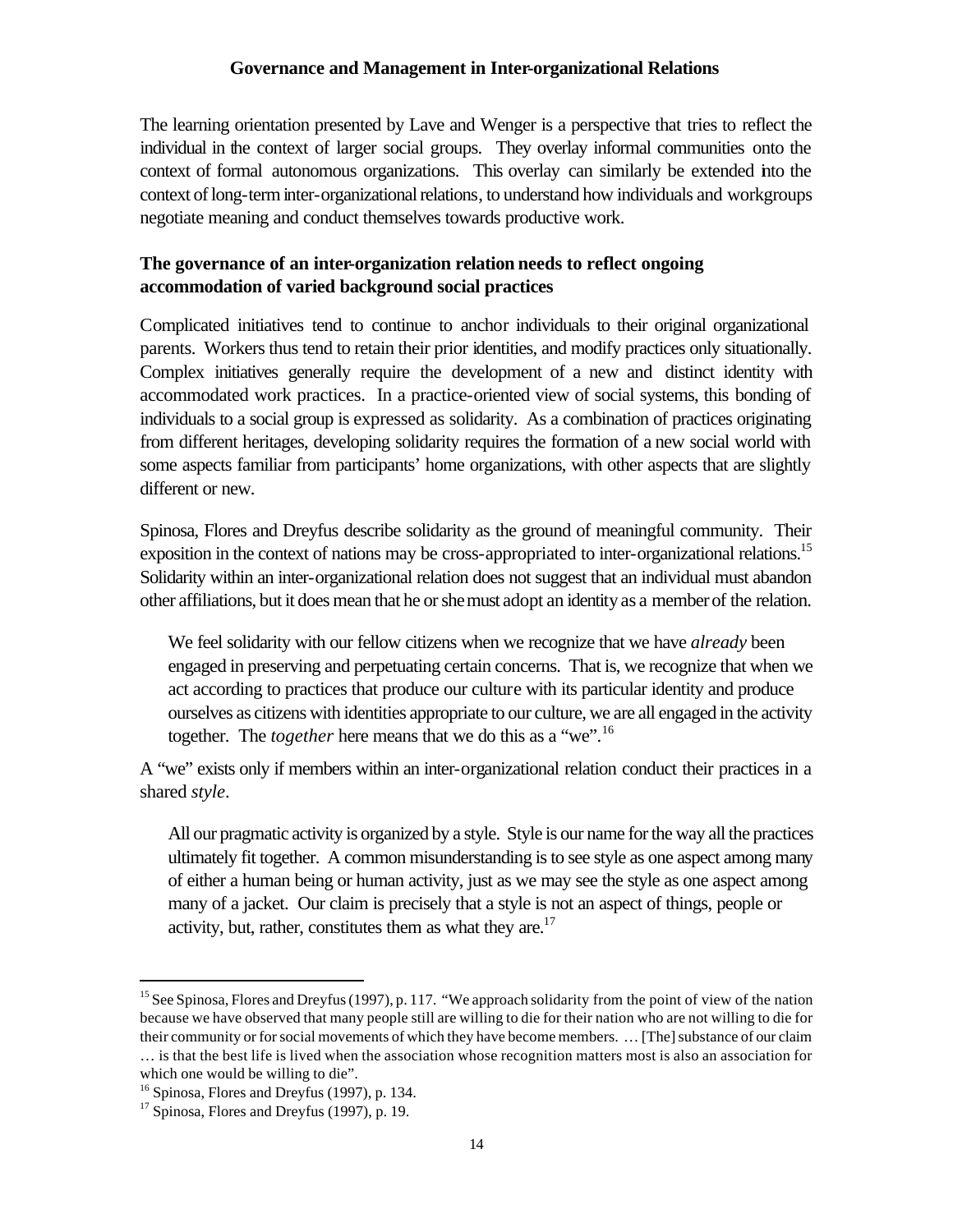In the context of business, style is reflected in choices about organizational process. In this view of organizational processes, there are more than defined procedures and defined accountabilities.<sup>18</sup> Defined procedures are steps of an activity that can be codified, as in an instruction manual or a cookbook. A defined accountability is an agreement by an individual to accept a role to provide an outcome or perform some activities. Two organizations can have almost identically defined procedures and defined accountabilities, yet can still carry out activities differently, based on their differences in style. If some aspect of the activity is extremely important, it may be specified within an inter-organizational agreement as a standardized procedure or named accountability. Yet strong differences in style by organizational lines may still be in evidence, as a result of human nature. An activity can be performed with a style that reflects technical competence and speed, or with a style of illustrating personability and warmth. Some organizations portray a style of long-term expansiveness, while others emphasize a style of immediacy in response. Styles of creativity, humor and tradition may commonly be attributed to one organization, whereas another typifies practicality, sobriety and modernity. Style is grounded in the background practices of social organizations, developed over long histories of experiences. It represents ways in which members of organizational communities conduct themselves, without conscious thought. Style is therefore critical to performance in joint initiatives. If complex joint initiatives are to be coherent, individuals within the relation must find ways to converge upon a shared style.

The shared style within an inter-organizational relation develops as a disclosive space, based on backgrounds from the parent organizations that are intermingled.

We call any organized set of practices for dealing with oneself, other people and things that produces a relatively self-contained web of meanings a disclosive space.<sup>19</sup>

[When] people change their practices in meaningful ways, they do so on the basis of the style they already have. Style acts as the basis on which practices are conserved and also the basis on which new practices are developed. Thus style is the ground of meaning in human activity. A style, or coordination of actions, opens disclosive space and does so in a threefold manner: (1) by *coordinating* actions, (2) by determining how things and people *matter*, and (3) by being what is *transferred* from situation to situation. These three functions of style determine the way anything shows up and makes sense for us. $^{20}$ 

The style that coordinates actions in social situations is often based on predispositions towards individuality and collectivity. One organization may have a proactive, individualistic disposition with an expectation and value towards one person "taking charge" and leading the group. Another organization may be oriented on a participatory teaming disposition, where alternatives are reviewed jointly, and roles are mutually negotiated. Shared procedures and accountabilities are only the starting point in reducing frictions that impede coordinated actions. Even where

 $18$  Scherr (1993) defines both procedural and accountability dimensions to business process. "Considering people and their accountabilities in an organization is not a mere augmentation of the familiar procedural aspects of process definition. Rather, this consideration adds another dimension." [p. 81]

<sup>19</sup> Spinosa, Flores and Dreyfus (1997), p. 17.

 $20$  Spinosa, Flores and Dreyfus (1997), p. 20.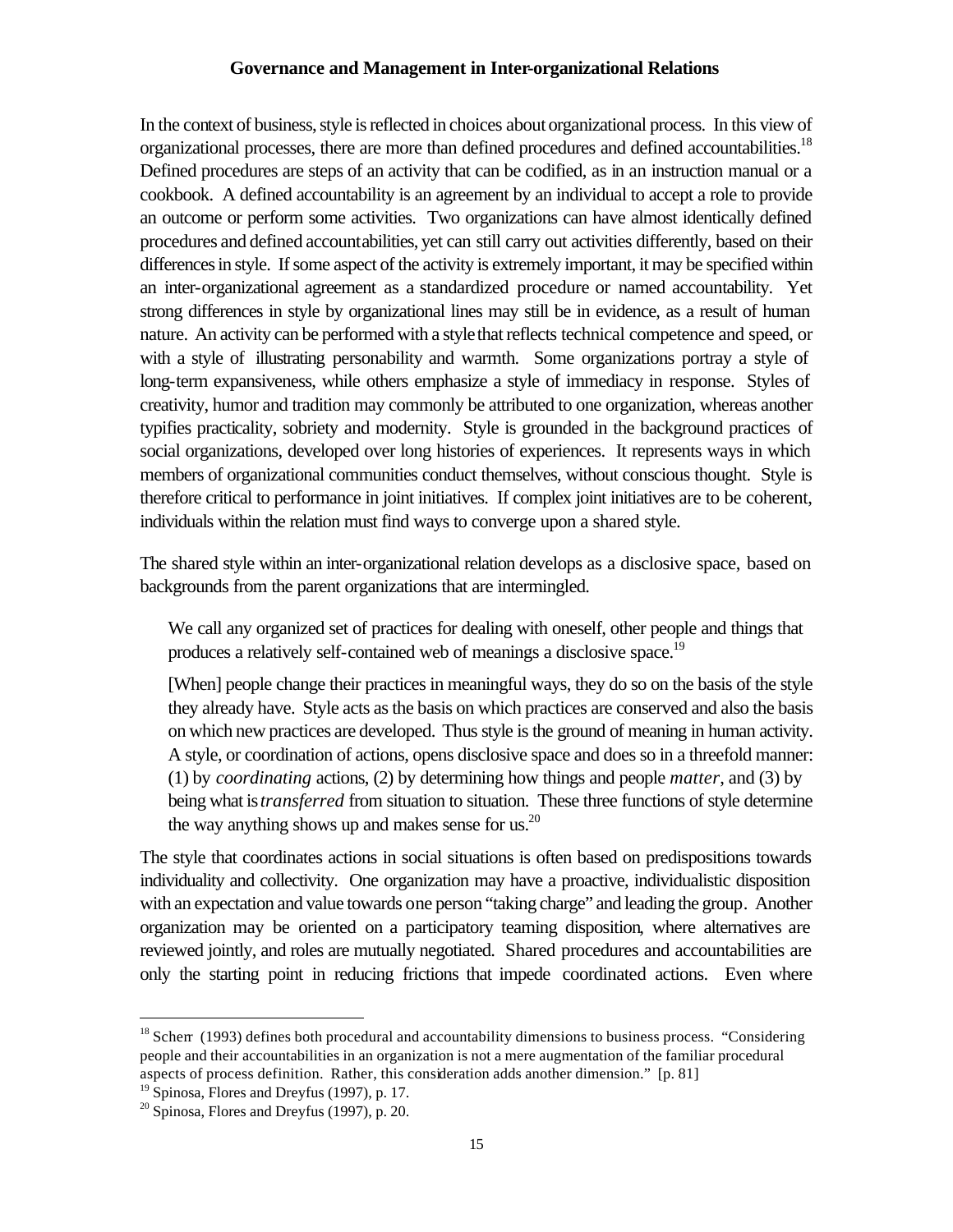procedures and accountabilities have been clearly articulated, it may take some time for individuals to become comfortable in adopting a style that is more appropriate within the relation. Adopting the new style may still require a flexibility to retain aspects of prior style appropriate as continuing members of an organizational parent.

Style helps determines how things and people matter to an organization or community. It is enacted socially via protocols.<sup>21</sup> Protocols are not the beginning-to-end, step-by-step procedures for how work gets done, but are instead initial actions that a person will engage with another to negotiate meaning. As an example, workers seem to understand one protocol where a telephone conversation better resolves a context, whereas an alternative protocol of asynchronous e-mail clarifies in other ways. What is it about differences that make a difference? Would, or should, all members within an inter-organizational relation follow a similar protocol to choose to call on the telephone? A preference for redundancy of interactive communication may reflect some features that make a difference for an individual that should also make a difference for others in a similar role. Such practices in an inter-organizational relation should be carried out in a similar style, irrespective of the organization from which the person originates.

In an inter-organizational realm, the style being transferred from situation to situation needs to represent the "best of both worlds" from the parent organizations. The formation of a long-term inter-organizational relation suggests that each organization has something to contribute that would be lost either in arm's length transactions, or a vertical integration. An inter-organizational relation that fails to adopt practices from both organizations is either positioning one side as dominant, or devaluing the lesser practices as not worth preserving. The relation may have been premised on moving towards a style of openness or conservatism considered desirable and prevalent in one party. In the interests of solidarity, what is most important in an inter-organizational relation is that individuals consistently respond not only to situations with which the organization has had previous experiences, but also to new situations that emerge. Resolving these new situations will draw on the styles from the parent organizations, but eventually should converge on a style appropriate for the relation.

The degree of adaptation by both organizations to reach a common style may be incidental or history-making.<sup>22</sup> Individuals involved in inter-organizational activities not only have to be able to recognize disharmonies between practices normal within the parent organization as compared to within the relation, but also need to become comfortable with adopting those disharmonious

<sup>&</sup>lt;sup>21</sup> Sensemaking in organizations is an active research area led by Karl Weick that describes why organizations "behave" as they do. From a more prescriptive perspective, we have found protocols represent tools that people can apply.

<sup>&</sup>lt;sup>22</sup> Spinosa, Flores and Dreyfus (1997) have a specific meaning for "history making". "Something that makes history, we shall argue, changes the way in which we understand and deal with ourselves and with things". [p. 2]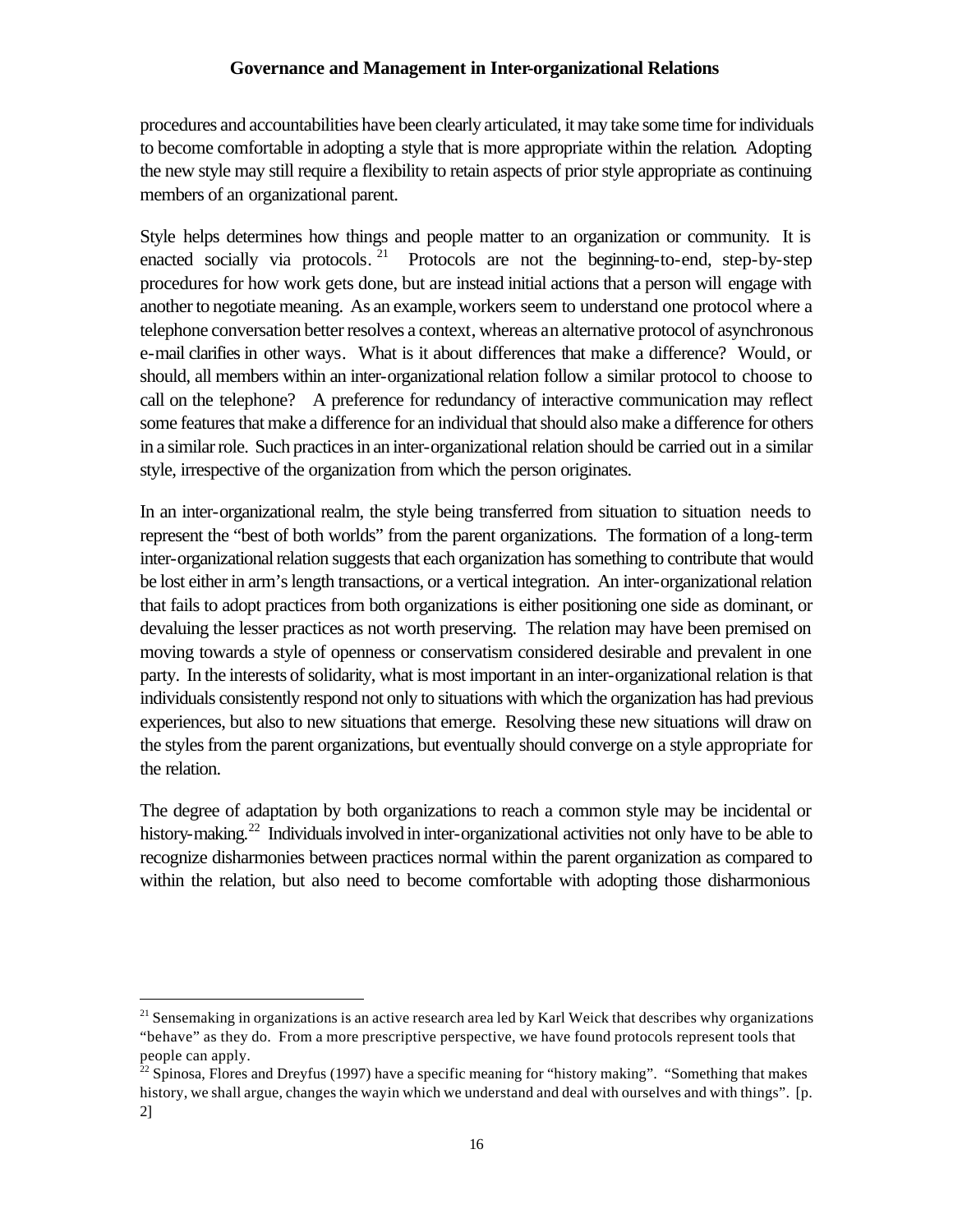practices.<sup>23</sup> If a common set of practices for all members in an inter-organizational relation is not in evidence, solidarity will be weak.

Both heterarchy and solidarity reflect advances in social theory that can add to the rich foundation provided by general systems theory. Inter-organizational relations represent a focus on ecological, part-to-part interactions rather than the holistic or part-whole emphases normally considered. In practice, all aspects can provide valuable insights, but this exposition on inter-organizational relations suggests a view that has been underdeveloped.

#### **REFERENCES**

- Ackoff, R.L. and Emery, F.E. (1972). *On Purposeful Systems*. Intersystems Publications, Seaside, CA.
- Ackoff, R.L. and Gharajedaghi, J. (1996). "Reflections on Systems and their Models", *Systems Research*, 13(1):13-23.
- Allen, T.F.H., Tainter, J.A. and Hoekstra, T.W. (1999). "Supply-Side Sustainability", *Systems Research and Behavioral Science*, 16(5):403-427.
- Drucker, P.F. (1973). *Management: Tasks, Responsibilities, Practices.* Harper & Row, New York.
- Dunsire, A. (1993). "Modes of Governance", in *Modern Governance*, J.Kooiman (ed.), Sage, London.
- Fisher, E. (1969). *Art Against Ideology*. George Braziller: New York.

- François, C. (ed) 1997. *International Encyclopedia of Systems and Cybernetics*. K.G. Saur, Munchen.
- Hampden-Turner, C. and Trompenaars, F. (1997). *Mastering the Infinite Game: How East Asian Values Are Transforming Business Practices*. Capstone, Oxford.
- Hawk, D.L. and Siikavirta, H. (2000). "A Question of Context", *Proceedings of the Helsinki Symposium on Industrial Ecology and Material Flows*, University of Jyväskylä.
- Hawk, D.L. (1998). "Sustainable Technology as a Revisitation of the Entropy Argument & Related Dreams of Reason", *Proceedings of the 42th Annual Meeting of the International Society for the System Sciences*, (Janet K. Allen and Jennifer Wilby, eds).
- Kickert, W. (1993). "Complexity, Governance and Dynamics: Conceptual Explorations of Public Network Management", in *Modern Governance*, J. Kooiman (ed.), Sage, London, 191-204.
- Kooiman, J. (1993). "Social-Political Governance: Introduction", in *Modern Governance*, J. Kooiman (ed.), Sage, London, 1-6.

 $^{23}$  Spinosa, Flores and Dreyfus (1997) provide a definition for "disharmonies". "Disharmonies are practices in which we engage that common sense leads us to overlook because they are n ot well coordinated with our other practices". [p. 23]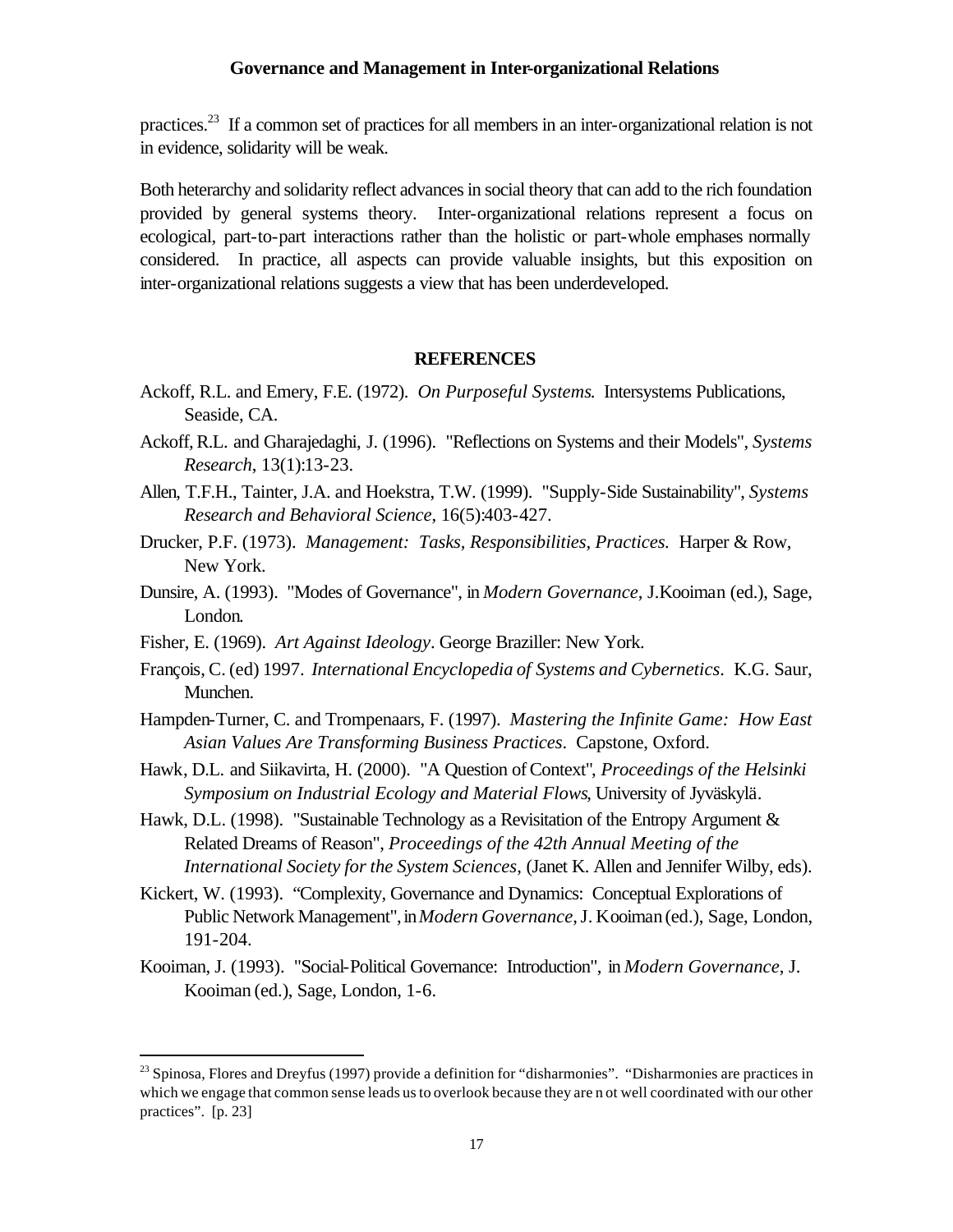- Lave, J. and Wenger, E. (1991). *Situated Learning: Legitimate Peripheral Participation*. Cambridge University Press, Cambridge, UK.
- Ogilvy, J.A. (2002). *Creating Better Futures*. Oxford U. Press, Oxford.
- Perrow, C. (1984). *Normal Accidents: Living with High-Risk Technologies*. Basic Books, New York.
- Scherr, A.L. (1993). "A New Approach to Business Processes", *IBM Systems Journal* 32(1):80-98.

Spinosa, C., Flores F. and Dreyfus, H.L. (1997). *Disclosing New Worlds: Entrepreneurship, Democratic Action and the Cultivation of Solidarity*, MIT Press, Cambridge, MA.

#### **APPENDIX 1: COMPLEXITY, COMPLICATEDNESS AND ELABORATION**

An organization can extend its reach in one of two ways: through horizontal elaboration, or through vertical elaboration.<sup>24</sup> A short-term arm's length transaction is reflected in the former, whereas the second opens up the possibilities in a long-term inter-organizational relation is suggested by the latter. The advantages and disadvantages of each alternative can be discussed from the foundation of general systems theory.

Horizontal elaboration increases the number of functions available to the organization while maintaining the same number of vertical layers in the system, but increasing the number of parts horizontally. This approach extends reach by increasing *complicatedness*. This extra arm or leg is equivalent to adding a division or workgroup to an autonomous organization. Each horizontal addition is a part that contributes an additional function to the system. Flatness in the vertical dimension can be maintained by broadening the span of control. A complicated structure produces only a sum of parts, rather than emergent properties. Adding function or removing functions can be relatively straightforward, as functions are matched to the structure of elaboration. The energy to maintain this structure is relatively low.



Figure 2: Extending reach through horizontal elaboration

 $\overline{a}$ 

Vertical elaboration increases the number of functions available to the organization, not by adding additional parts at the most basic level, but by sharing branches on the vertical structure. This

 $24$  Allen, Tainter & Hoekstra (1999) use the terms "structural elaboration" and "horizontal elaboration", and "organizational elaboration" while we have substituted the terms "horizontal elaboration" and "vertical elaboration".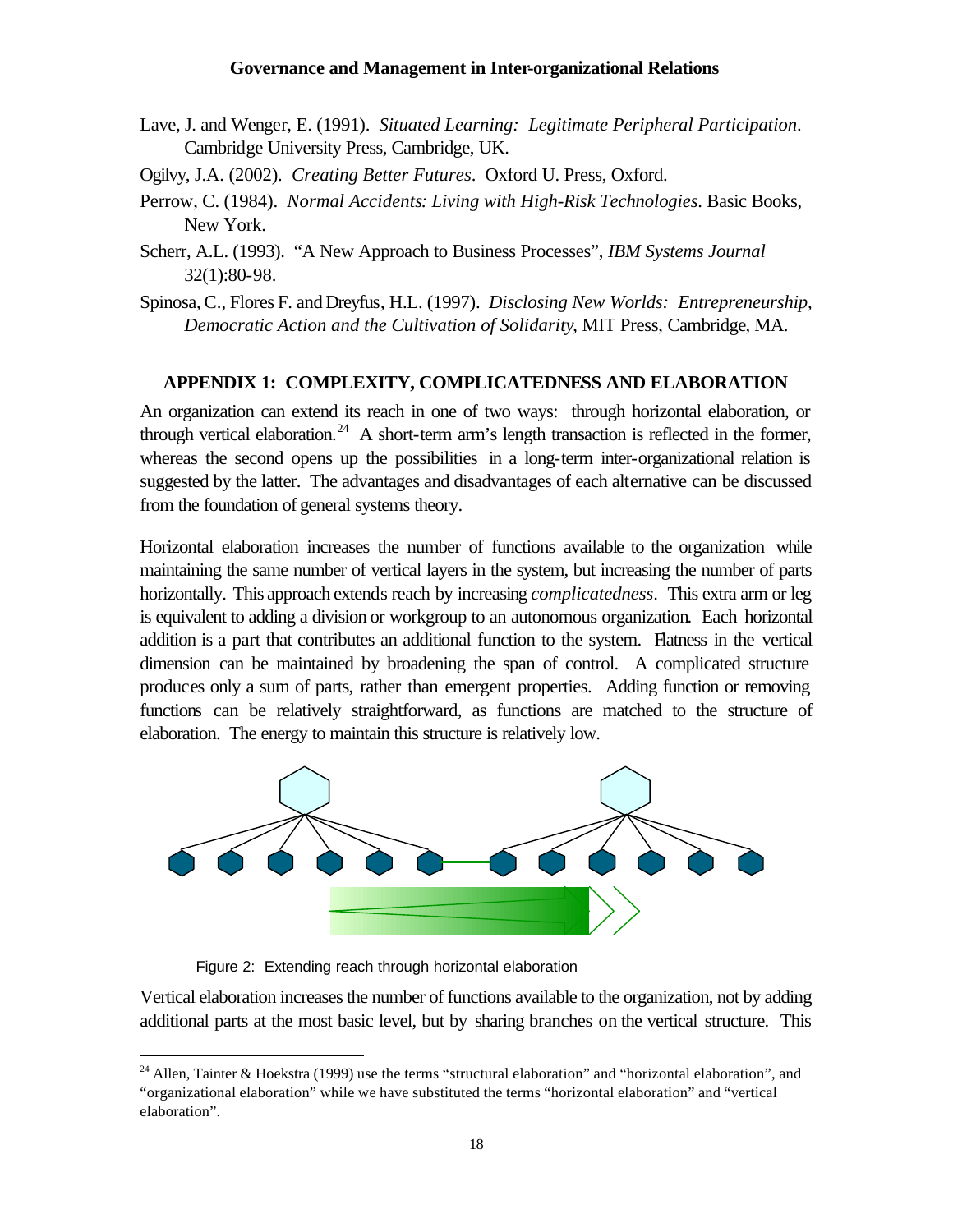approach to extending reach increases *complexity*. Two like-minded organizations can create an inter-organizational relation that retains the distinct characteristics of each parent, yet blends attributes from each. Even if the number of vertical layers does not increase in the joint relation, complexity in the organization is increased. Undoing a relation is not just complicated, but will result in a loss of function that can not be attributed solely to the contribution of a single parent. Complexity encapsulates the behavior within a relation so that it can be simpler than that of two autonomous organizations working together. The energy required to maintain this structure is, however, greater.



Figure 3: Extending reach through vertical elaboration

Which is more desirable: a complicated organization, or a complex organization? Allen, Tainter and Hoekstra describe horizontal elaboration as resulting in a short-term increase in complicatedness that produces immediate benefits, that is not sustainable.

The benefit of [horizontal] elaboration is the solution to some problem that has risen as the latest in a long line of emerging challenges. The benefits of [horizontal] elaboration are ephemeral. [Horizontal] elaboration is a process wherein the system never gets ahead for long, for it is a continuing struggle to deal with the issues arising in business as usual. Furthermore, the benefits of [horizontal] elaboration in solving problems are at first great, but they diminish from there.<sup>25</sup>

In contrast, vertical elaboration is an increase in complexity that creates a leap in the resources available, but at a greater cost.

If there is an increase in the elaboration [vertically], then there is an increase in the cost of organization. Unlike the fidgeting that amounts to [horizontal] elaboration, elaboration [vertically] is occasional and sudden. The emergence of a new level of organization has a prerequisite which is the availability of new or greater quantities of resources to fill the reorganization. The new level of organization may rise in response to a new resource base. There is an upfront payment, or at least credit worthiness, for the emergence of new levels of organization. The obligatory linking of the existence of a new level of organization to the resources to pay for it is a distinctive character of levels of organization in general.<sup>26</sup>

<sup>&</sup>lt;sup>25</sup> See Allen, Tainter & Hoekstra (1999), p. 406.

 $26$  Allen, Tainter and Hoekstra (1999), p. 406.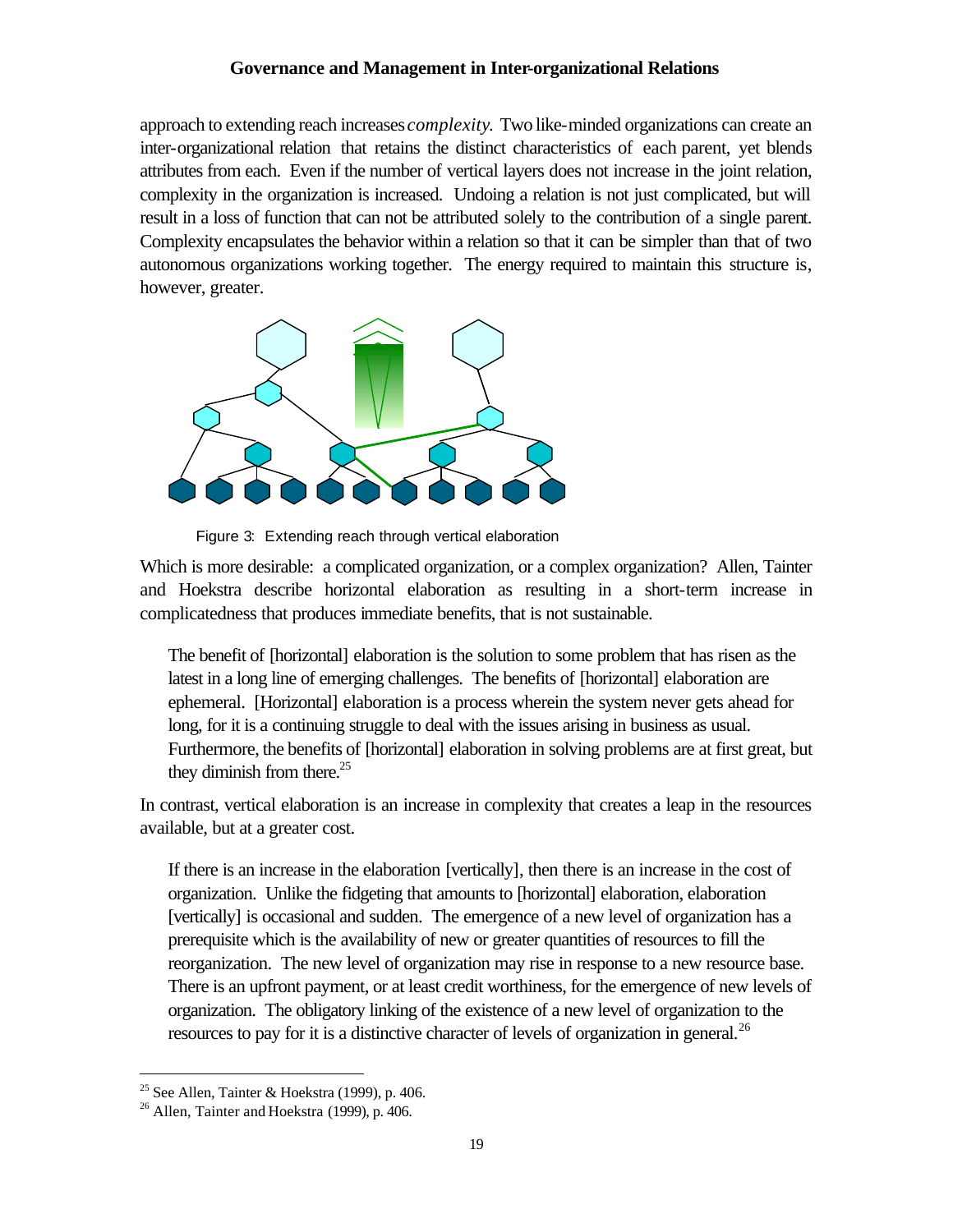The issue is a trade-off between the creation of synergy, and the maintenance of sustainability. Maintaining the long-term inter-organizational relation comes, however, at a cost.

# **APPENDIX 2: TIGHT COUPLING AND LOOSE COUPLING**

Coupling is a term commonly used in engineering that Charles Perrow reapplies to social systems:

… *tight coupling* is a mechanical term meaning there is no slack or buffer or give between two items. What happens in one directly affects what happens in the other. [….]

Loosely coupled systems tend to have ambiguous or perhaps flexible performance standards, and they may … have little consumer monitoring, so that absence of the intended connection remains unobserved. [….]

Loose coupling, then, allows certain parts of the system to express themselves according to their own logic or interests. Loose coupling, however, is not the same as disorganization, unless we mean lack of centralized control by that term. [….]

Loosely coupled systems, whether for good or ill, can incorporate shocks and failures and pressures for change without destabilization. Tightly coupled systems will respond more quickly to those perturbations, but the response may be disastrous. Both types of systems have their virtues and vices. $27$ 

Four characteristics associated with coupling, as described by Perrow, are particularly relevant for inter-organizational relations. The first characteristic is pertinent to inter-organizational relations centered on just-in-time supply and delivery of components.

1. Tightly coupled systems have more time-dependent processes: they cannot wait or stand by until attended to. [….] In loosely coupled systems, delays are possible; processes can remain in a standby mode; partially finished products  $\dots$  will not change much while waiting.<sup>28</sup>

Parties to an inter-organizational relation may choose to become less interdependent by creating buffers to handle interruptions and surges. The buffers may take the form of storage facilities for excess inventories, or short-term resources such as part-time employees to accelerate production or promotional specials to promote end purchases and consumption. Less interdependence may therefore mean that the parties can "buy time".

The second characteristic is related to inter-organizational access to proprietary know-how and/or resources.

2. The sequences in tightly coupled systems are more invariant. B must follow A, because that is the only way to make the product. Partially finished products cannot be rerouted to have Y done to them before X; Y depends upon X's having been performed.<sup>29</sup>

<sup>&</sup>lt;sup>27</sup> Excerpted from Perrow (1984), pp. 89-92.

<sup>28</sup> Perrow (1984), p. 93.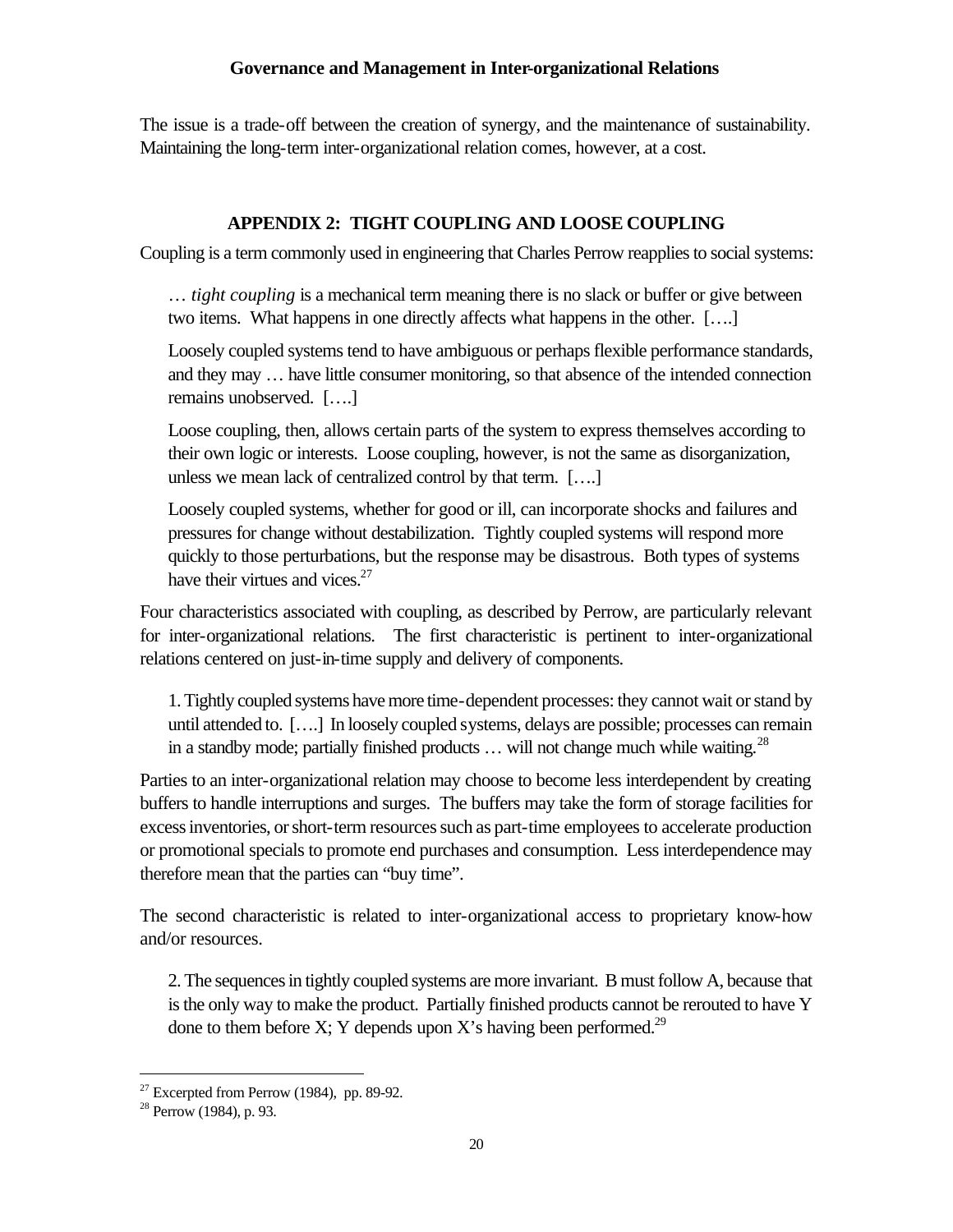An inter-organizational relation may be formed to provide one party with access to specific competences and/or channels to customers. This may mean working jointly with a team of researchers, or through an existing sales channel. An alternative approach to accessing a competence would be through patent licensing or the negotiation of distribution rights. As an example, a manufacturer might choose to use the partner's field sales force as the primary method to reach large-volume purchasers of its products. However, the manufacturer might additionally license the distributor's mailing list of low-volume purchasers to be approached through telemarketing and Internet web channels. The manufacturer is therefore less dependent on the performance of specific salesmen at the distributor, and the distributor still receives some compensation for their knowledge. The tight coupling between proprietary knowledge and access to markets can therefore be relieved, to the mutual benefit of both parties.

The third characteristic may be of particular interest to inter-organizational relations with a vision of mass customization.

3. In tightly coupled systems, not only are the specific sequences invariant, but the overall design of the process allows only one way to reach the production goal. [….] Loosely coupled systems are said to have "equifinality" – many ways to skin the cat; tightly coupled ones have "unifinality".<sup>30</sup>

In a demand-driven environment, the final result of most interest is satisfaction of the end customer. All parties to an inter-organizational relation may contribute towards customer success, and flexibility may be key to customizing a product or service specific to a "customer segment of one". An inter-organizational relation that is designed as less interdependent may allow individuals on joint teams to draw on the resources and practices of their parent organizations. Not being "locked in" to procedures available only within the intersection of the two organizations allows for flexibility through autonomy and creativity. Less interdependence allows workers to not be tied down to the "lowest common denominator" of two organizations.

The fourth characteristic is related to the centrality of the relation to each organization's business in the long term. When an organizational partner becomes "mission-critical", risk of failure becomes a greater concern.

4. Tightly coupled systems have little slack. Quantities must be precise; resources cannot be substituted for one another; wasted supplies may overload the process; failed equipment entails a shutdown because the temporary substitution of other equipment is not possible. An organization makes a virtue out of wasting supplies or equipment, but some can do so without bringing a system down or damaging it. In loosely coupled systems, suppliers and equipment and humanpower can be wasted without great cost to the system. Something can be done twice if it is not correct the first time; one can temporarily get by with lower quality in supplies

 $29$  Perrow (1984), p. 93.

 $30$  Perrow (1984), p. 94.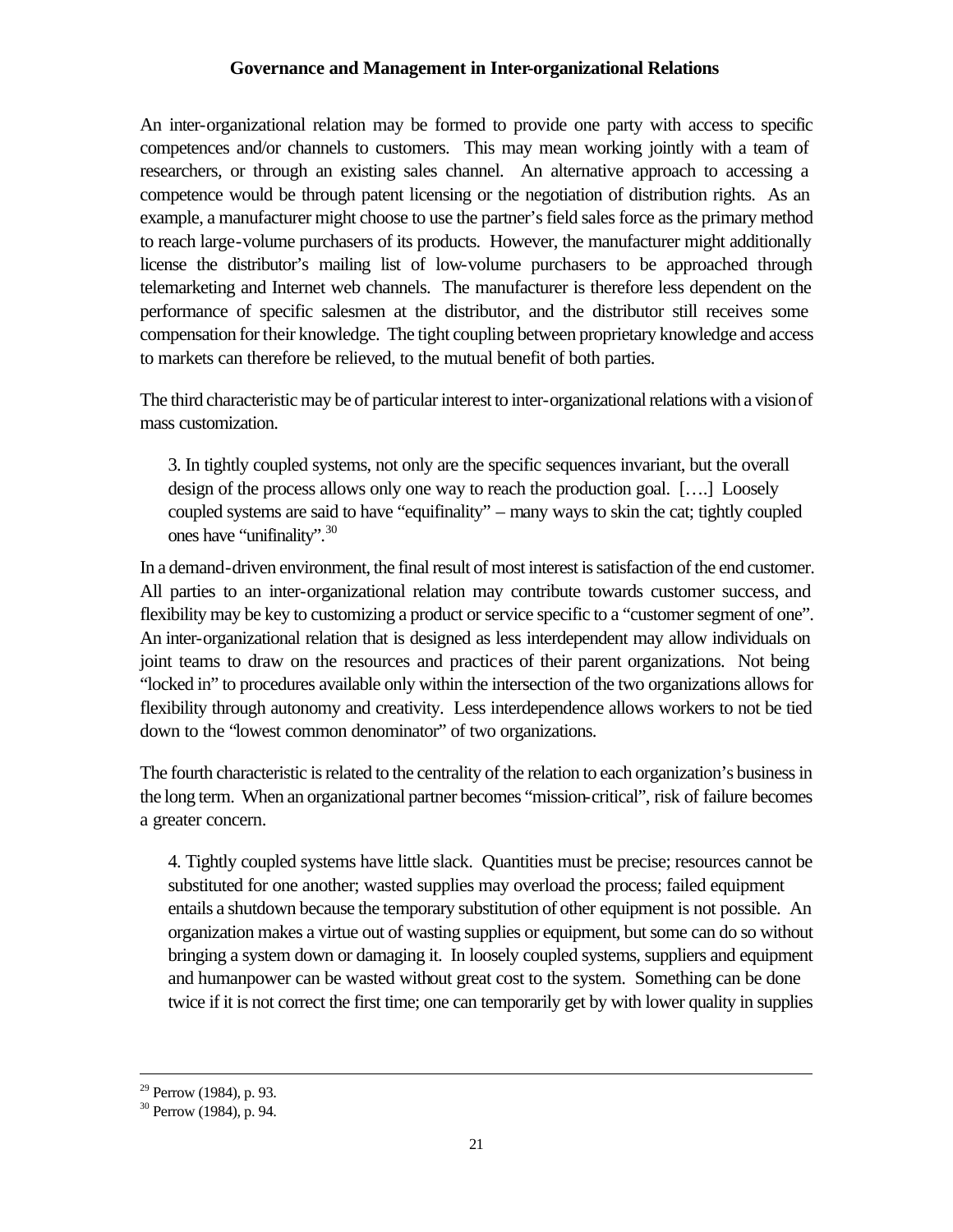or products in the production line. The lower quality goods may have to be rejected in the end, but the technical system is not damaged in the meantime. $31$ 

Some business executives have experienced the misfortune of embarking on a grand business partnership that has brought down both enterprises. Although a long-term inter-organizational relationship can provide all participants with greater leverage, these benefits do not come without risk. Failure can mean joint failure, so that an organization's closest partner becomes too weak to help out in a catastrophe. Thus, a lower-risk approach may be to structure less interdependence between the organizations, to support greater robustness. Instead of restricting the relation to mutual exclusivity, an openness to alternative organizational partners may provide early signals of threats on the horizon, as well as alternate support systems if inter-organizational initiatives run into turbulence.

Tight coupling, in itself, is not necessarily a formula for disaster. The risk is in the combination of tight coupling with complexity. In an inter-organizational context, this is reflected in relations where parties not only choose to work together closely, but mutually share not only in benefits but in risks. In *Normal Accidents*, Charles Perrow describes the potential effect of tight coupling with complex systems.

For the interactively complex and tightly coupled system (…, including nuclear plants, nuclear weapons systems, chemical plants, space missions, and DNA) the demands are inconsistent. Because of the complexity, they are best decentralized; because of the tight coupling, they are best centralized. While some mix might be possible, and sometimes tried (handle small duties on your own, but execute orders from on high for serious matters), this appear to be difficult for systems that are reasonably complex and tightly coupled, and perhaps impossible for those that are highly complex and tightly coupled. $32$ 

The scope and form of inter-organizational relationships are voluntarily constructed, often motivated by the prospects of greater efficiency or market power. The complexity of a long-term inter-organizational relation can be avoided by one organization taking over or merging with the other, or the sale of a business unit. This introduces other issues, but it removes the complexity of two organizations pulling a relation in different directions. If the complexity of a long-term inter-organizational relation is desired, however, the other alternative is to loosen the coupling between the two organizations. The expectation of joint organizations working as "one team" needs to be relaxed. Instead of always acting in unity, it may be sufficient for representatives of both companies to be operating in a "demilitarized zone", where cooperation is encouraged rather than rigidly enforced.

 $31$  Perrow (1984), p. 94.

 $32$  Perrow (1984), p. 334.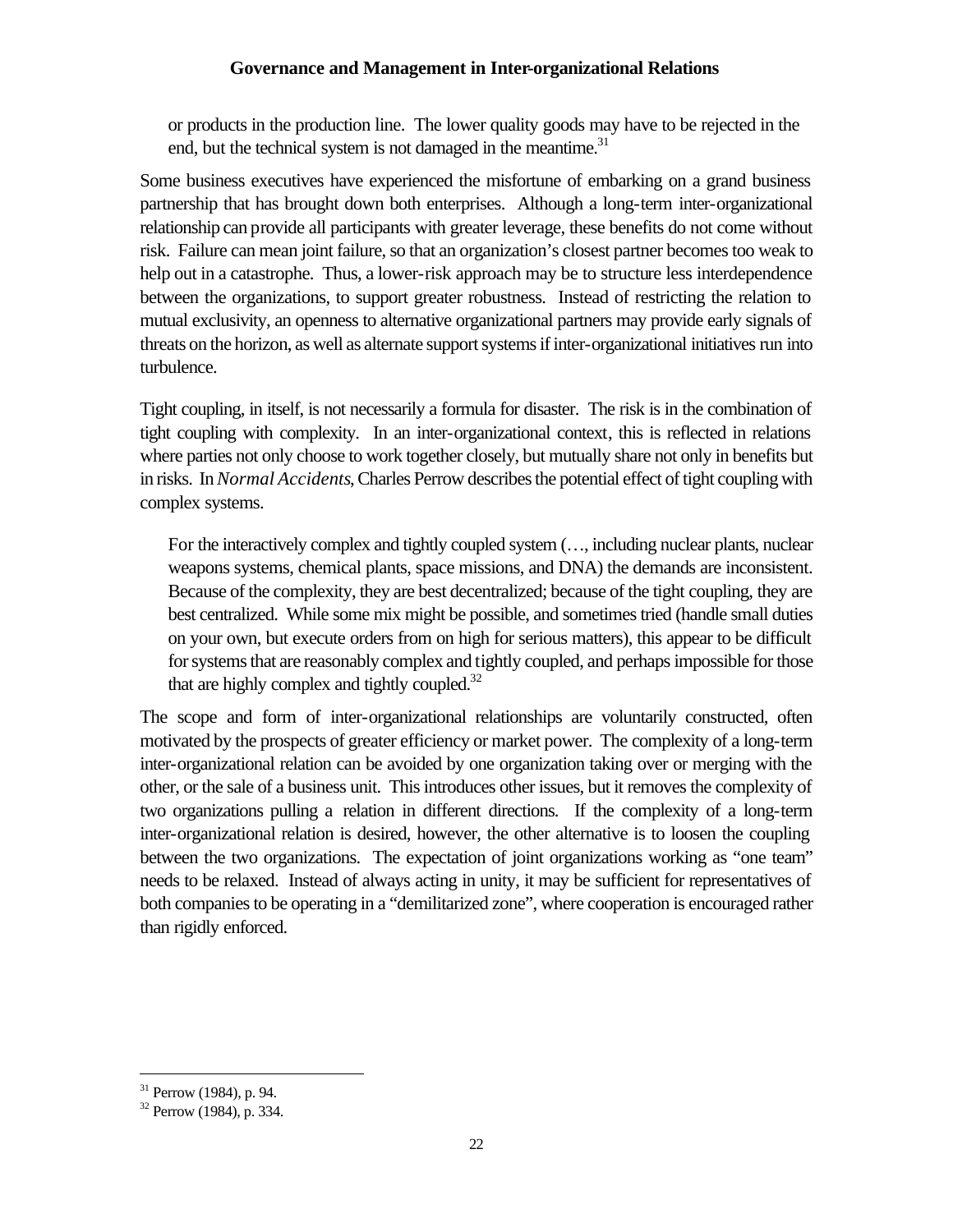#### **APPENDIX 3: EXTERNAL CONTROL AND SELF-CONTROL**

We presume there to be at least three situations of control: dependent, independent and interdependent. The first two are similar to the notorious slave/master relation found throughout literature, $33$  and will not be addressed further herein. The third, interdependence, is clearly as desirable as it is elusive to come by or maintain. As such, it provides the focus for what we see as the most desired state of relationship governance and management.

The degree of interdependence in an inter-organizational relation is indirectly influenced and directly controlled directly by the qualities of both by governance and by management. As instruments for guiding a social system, each approaches control and self-control differently. Walter Kickert expresses the difference between external control and self-control.

[Governance] is in reality control in complex networks. In system theoretical terms, not only the controlled system is complex and multiple, the controller itself is too, for the complex system consists of a multitude of actors, each of which is a controlling subcomplex, with a high degree of self-control of its own complex subsystem and mutual control between the subsystems. The distinction between controller and controlled system does not hold here.

This yields an essentially different image of the concept of control. Control in a complex network is not a 'third' part, an influence from outside and above, but an influence which the actors exert on each other and themselves. Firstly, the control system is not singular but complex, composed of controlling parts. Secondly, control in such a complex is a form of self-control. The parts control each other and thus themselves.

Governance is the achievement of balance between governing actors. Control is the balance of controls, a balance in a field of different, often opposing forces …. Governance is pushing and pulling on the many subjects that are at stake. Getting the sum of all forces on all these dimensions to zero, is balance. Attaining and maintaining an equilibrium in a complex of forces is quite different from a homeostat which keeps a variable constant via a feedback mechanism.<sup>34</sup> [p. 195]

Manageability is obviously best viewed as a problem for managers, yet the managerial level and model to be applied is less obvious. Insight into these questions can be gained by social experimentation: until adequate performance is achieved, a manager may replace some members of his work team (or vice-versa), or the manager may be himself or herself be replaced by a higher authority. Governability of an organization or situation is, however, a problem for all stakeholders and constituents on whose behalf the governance processes work. Any joint social action requires an implied consent of governed constituents to forego some individual privileges, in exchange for benefits that are available only in the collective.<sup>35</sup> In an uncorrupted system, governors are the focal point through which the will of the people is enacted. For governance to work as a system,

<sup>33</sup> Fischer (1969), pp. 7-13.

 $34$  Kickert's exposition in the context of public governance is reapplied for our purposes in business. See Kickert (1993), p. 195.

<sup>35</sup> This is the key idea behind Rousseau, *The Social Contract*.